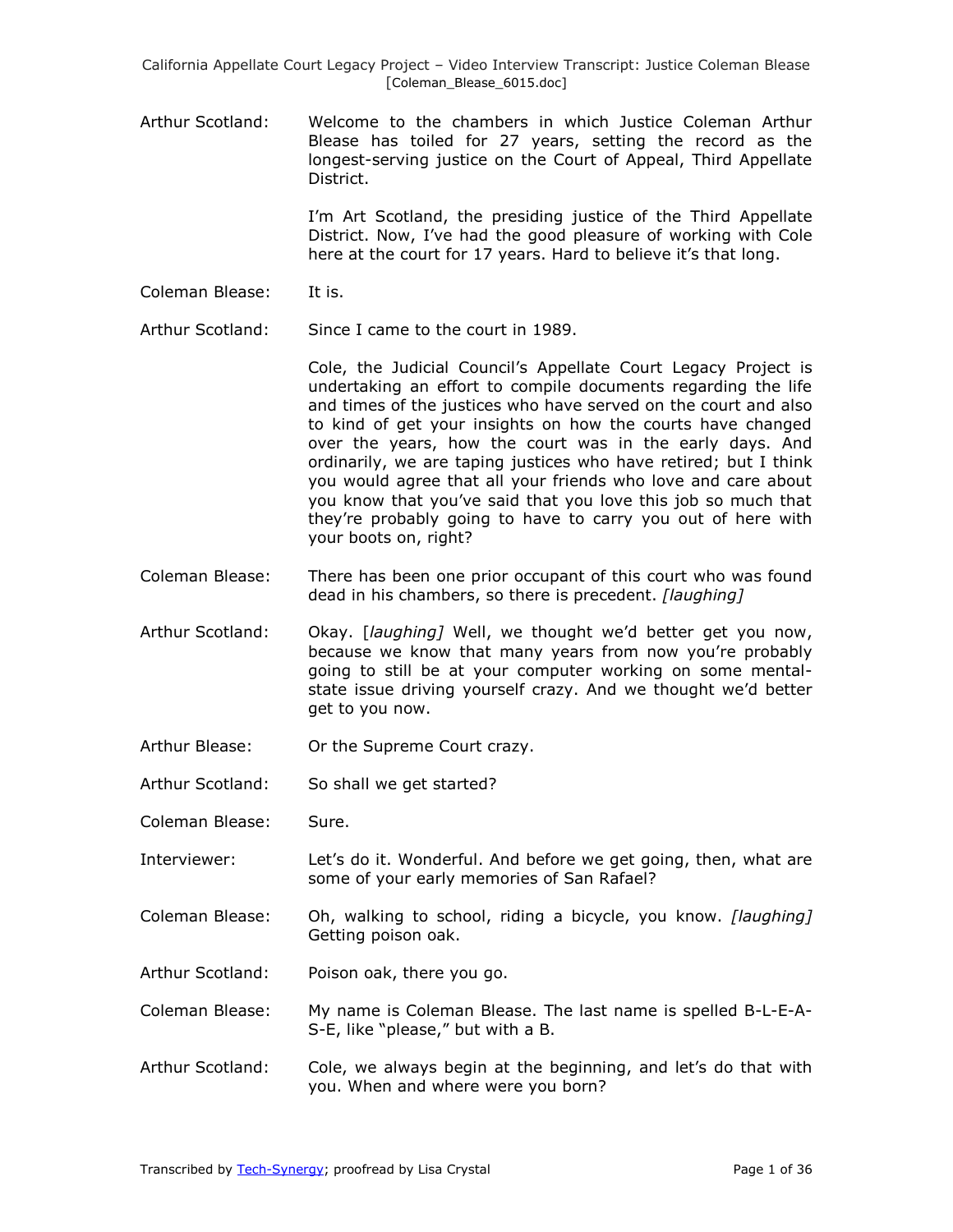- Coleman Blease: I was born in San Francisco in 1929.
- Arthur Scotland: October the 23rd?
- Coleman Blease: Exactly.
- Arthur Scotland: So you are soon to be 77.
- Coleman Blease: Next month.

Arthur Scotland: And I can attest that you are still as vigorous and strong as ever, both in body and mind, right?

- Coleman Blease: Well, the body's a little doubtful.
- Arthur Scotland: *[Laughing]* So you were born in San Francisco. Can you tell us a little bit about your parents?
- Coleman Blease: Well, the most important thing, I suppose, in terms of my following education, is my mother went to high school and my father went to the eighth grade; but he had a job during the Depression working for the Federal Homeowners Loan Corporation, and so we were relatively well off during the Depression. But then he was hospitalized when I was 13 or 14. My mother had to go to work, and I did, too, as well.
- Arthur Scotland: By then you had moved out of San Francisco, is that right?
- Coleman Blease: Right, we were in San Rafael by then. I went to school there from the 4th grade through the 12th grade.
- Arthur Scotland: That was a pretty small community at the time, was it not?
- Coleman Blease: A lot smaller than it is now.
- Arthur Scotland: Any particular memories that you have as a kid?
- Coleman Blease: Oh, you know, walking to school and spending time in the library, running on the cross-country track team, being in gymnastics, and for the most part liking school.
- Arthur Scotland: You are known as a vociferous reader. Did that start at an early age?
- Coleman Blease: Very; I think quite early. I rode my bicycle frequently to the local children's library to begin with and then the adult library.
- Arthur Scotland: Is that something that your parents talked about? How did you come about your interest in that?
- Coleman Blease: Well, my father was very conscious of his lack of formal education, and he was from a border state, West Virginia. Had a southern accent at one time, I'm told, but studied to avoid it,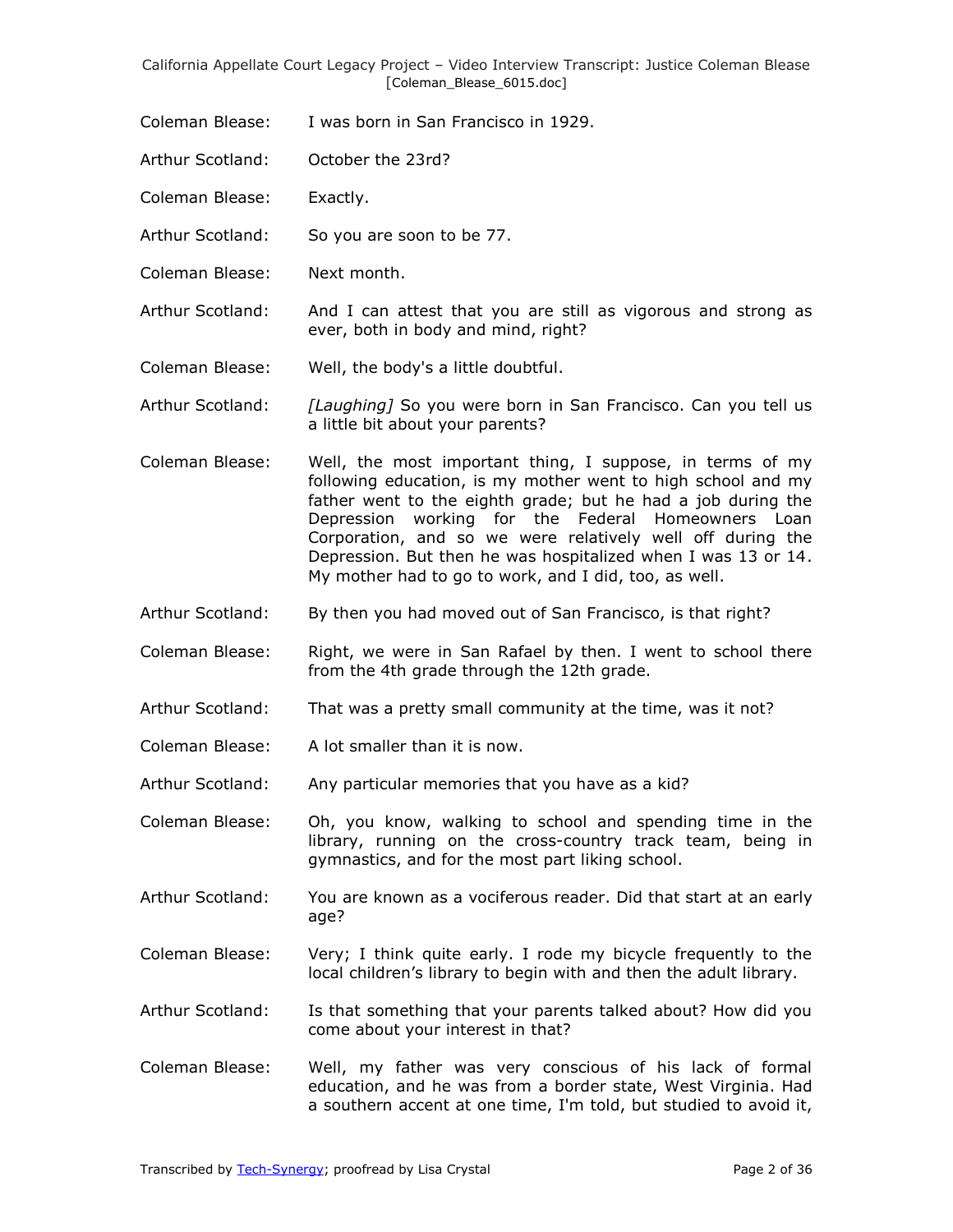> and I can never remember his speaking without speaking in full and complete sentences; you could hear the punctuation. I suppose that was impressive.

> And my mother was equally interested in language to the extent that she could. Ran a small mimeograph shop and corrected people's writings for years when she was forced to go to work.

### $(00:04:58)$

Arthur Scotland: What type of reading did you enjoy as a young boy?

- Coleman Blease: All kinds of reading. I was a Boy Scout and an Eagle Scout and a Sea Scout and read probably somewhat unusual things as a minor: battleships, a book on navigation, histories of the Navy, and also all of the Zane Grey novels. *[laughing]* I went during the summer to spend time with my grandmother, and as a visiting kid who didn't know the local kids in Carson City, Nevada, I went to the library and read anything I could get my hands on. And there was a state library that was a block away, so it was convenient.
- Arthur Scotland: While you were going to school did you have odd jobs?
- Coleman Blease: Yes.

Arthur Scotland: What types of things did you do?

- Coleman Blease: Well, I spent one summer unloading a coal car and spending my time either unloading or in the bathtub trying to get rid of the coal dust.
- Arthur Scotland: What are your memories of high school? Did you enjoy high school?
- Coleman Blease: I did.
- Arthur Scotland: You mentioned you were on some athletic teams. Were you ever involved in school government or anything like that?
- Coleman Blease: Yes, I was president of the senior class, spoke at graduation.
- Arthur Scotland: Do you remember how big your class was in those days?
- Coleman Blease: Somewhere a little over 100, 120, something like that.
- Arthur Scotland: Did you get into San Francisco as a youngster growing up?
- Coleman Blease: No, no. We were very much close to home, unless we went to Nevada.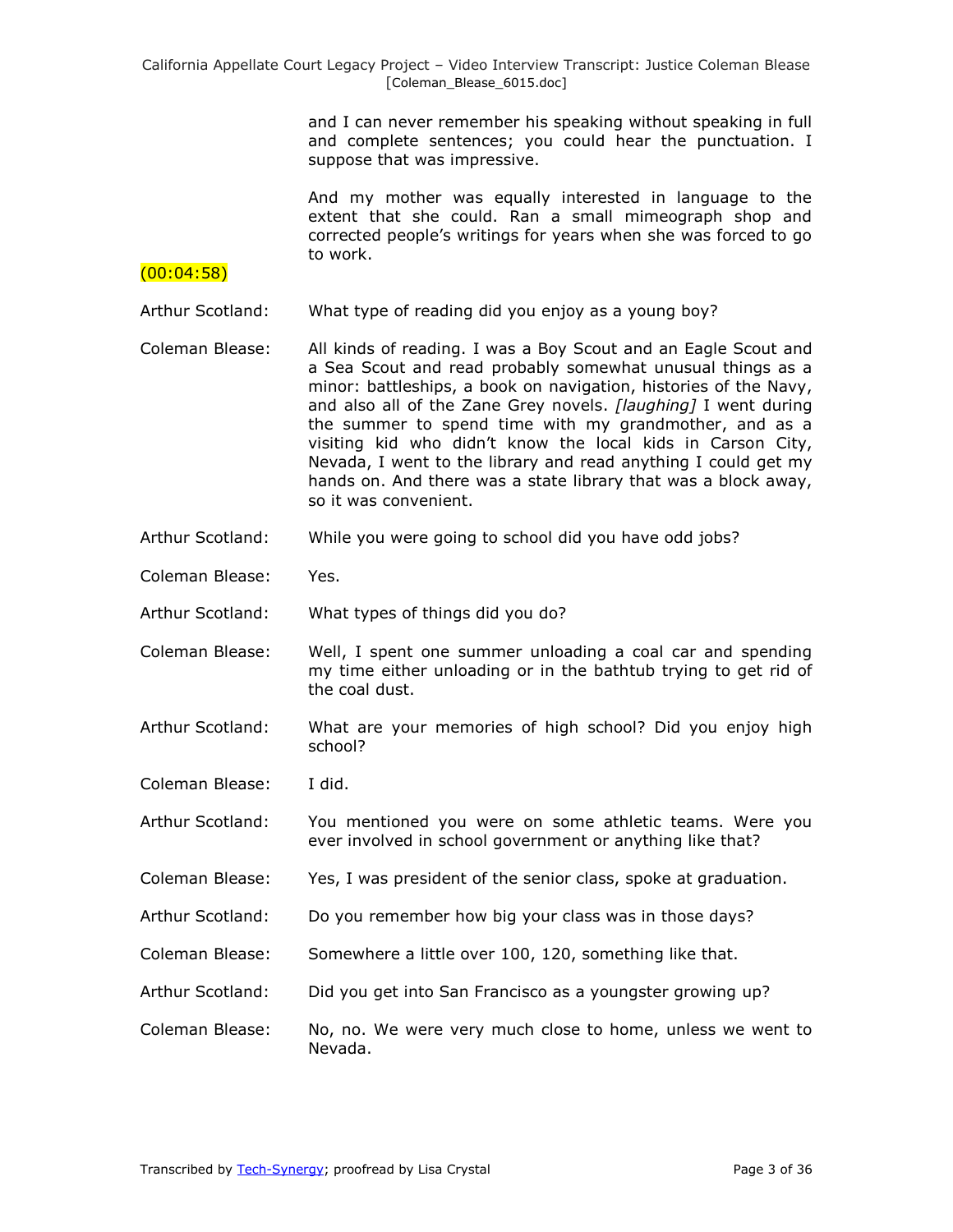- Arthur Scotland: So you mentioned that with your dad being a federal worker that you really didn't feel the terrible effects of the Depression. Is that correct?
- Coleman Blease: No. I was essentially unaware of it. In subsequent years when I attended 40th and 50th reunions of my high-school class, they heard wonderful stories about kids who were really badly off, and other families took them in in San Rafael. I did not know that at the time.
- Arthur Scotland: When you were in high school did you think about college early on?
- Coleman Blease: Oh, yes. The lack of education of my parents made it very high on their agenda that I go to college, and so I can never remember when I was not urged very strongly to go there, either by my parents or by teachers and others. In fact, when I went to University of California, I was the only one from my high school to start there as a freshman. I think one or two came over subsequently.
- Arthur Scotland: Had you always thought about going to UC Berkeley?
- Coleman Blease: I never thought about going anywhere else. I mean, it was available and cheap. In fact, when I started the tuition was \$35 a semester, and I borrowed the money from the university, paid them back \$5 a month.
- Arthur Scotland: Where did you live in those days?
- Coleman Blease: In basements, rooming houses; ate at the co-op, moved around.
- Arthur Scotland: Did you have any jobs to help?
- Coleman Blease: I worked for the entire eight years I was an undergraduate at the law school.
- Arthur Scotland: What are some of the things that you did?
- Coleman Blease: Oh, I hashed. I worked frying hamburgers. I had a job as a guinea pig in a high-altitude test chamber, anything I could get. I worked one summer at Trailmobile riveting aluminum trailer bodies together.
- Arthur Scotland: I'm very curious about this being a guinea pig. How in the world did that come about?
- Coleman Blease: Well, they had a job service at the university. You go over there and sign up, and they called and asked whether or not I wanted to be a guinea pig. It wasn't as bad as it sounded. They put you in a chamber, and then they told you they would take you out if the pain got too large.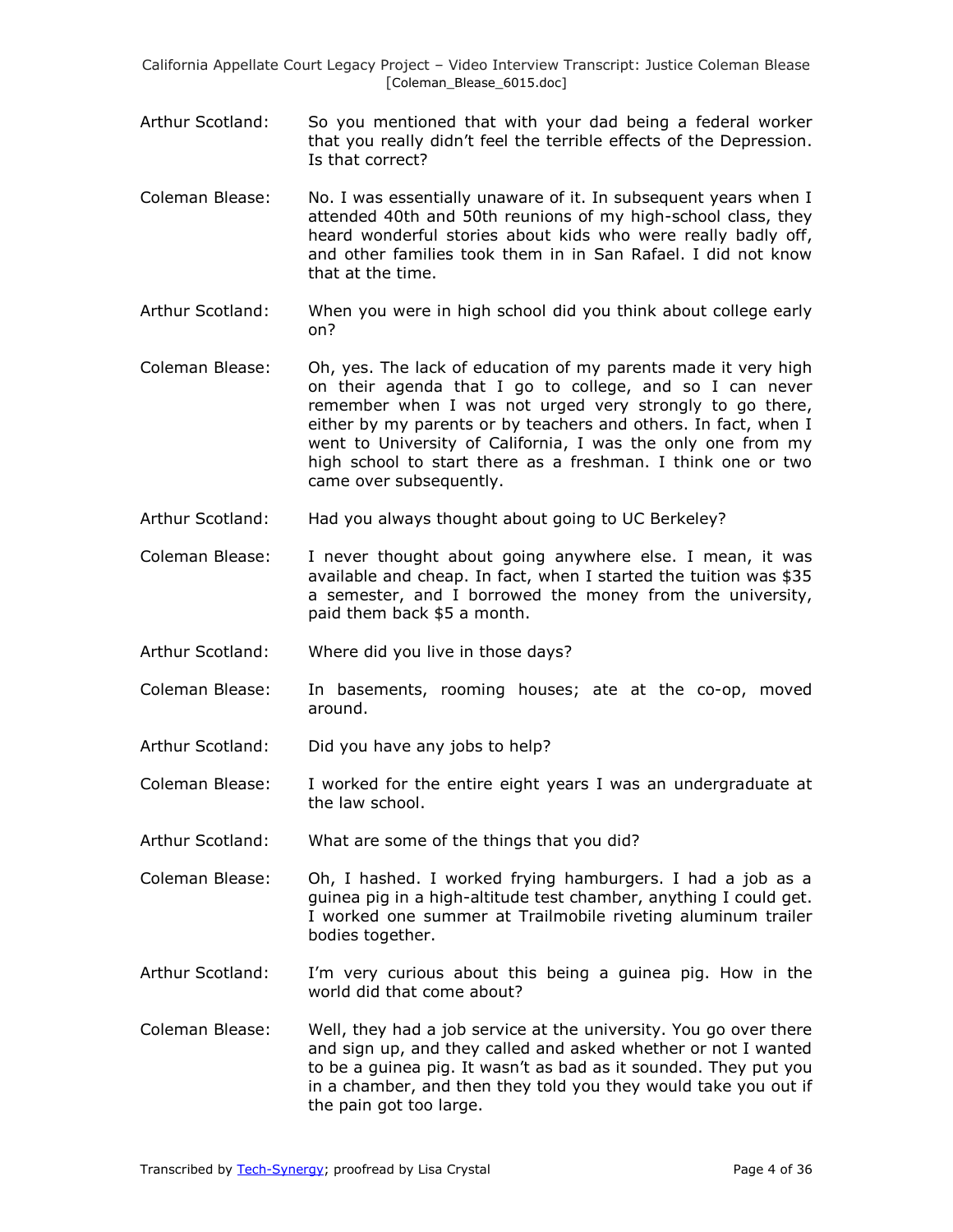- Arthur Scotland: Great. *[laughing]* So did you make it to the end?
- Coleman Blease: I did.

Arthur Scotland: Tough then, as you are tough now, right?

- Coleman Blease: *[Laughing]*
- Arthur Scotland: What years were you . . . you graduated from Berkeley, undergrad in '52, right?

Coleman Blease: '52.

Arthur Scotland: Can you tell us a little bit about what the school was like back then?

Coleman Blease: Well, I started in 1947, and because I was looking at the possibility of getting a good job when I got out, I spent three years in the School of Electrical Engineering. The place was absolutely jam-packed with returning veterans from the Second World War. It was a very exciting place, because it was composed of a lot of older people who had been all over the world and had experiences that I couldn't even imagine. And frequently when I ate at the co-op, I sat around listening to the political discourse of people who had been a lot of different places.

# $(00:10:10)$

I guess that's what ultimately encouraged me to get out of engineering, which was a rather dour place, although interesting; I'd always had an interest in science and to this day, but it really wasn't for me. When I decided to get out of engineering, which was the end of the third year, I took some aptitude tests and finally settled on the law. Actually I was interviewed by Frank Newman, who was, as you know, a Supreme Court Justice; and, you know, he encouraged me to get into school.

- Arthur Scotland: At the time he was on the faculty?
- Coleman Blease: He was then on the faculty at Boalt.
- Arthur Scotland: How did you happen to be interviewed by him?
- Coleman Blease: I don't know. He probably was assigned to do that.

Arthur Scotland: So in those days when you applied, you would actually go in and speak with a member of the faculty?

Coleman Blease: Yes.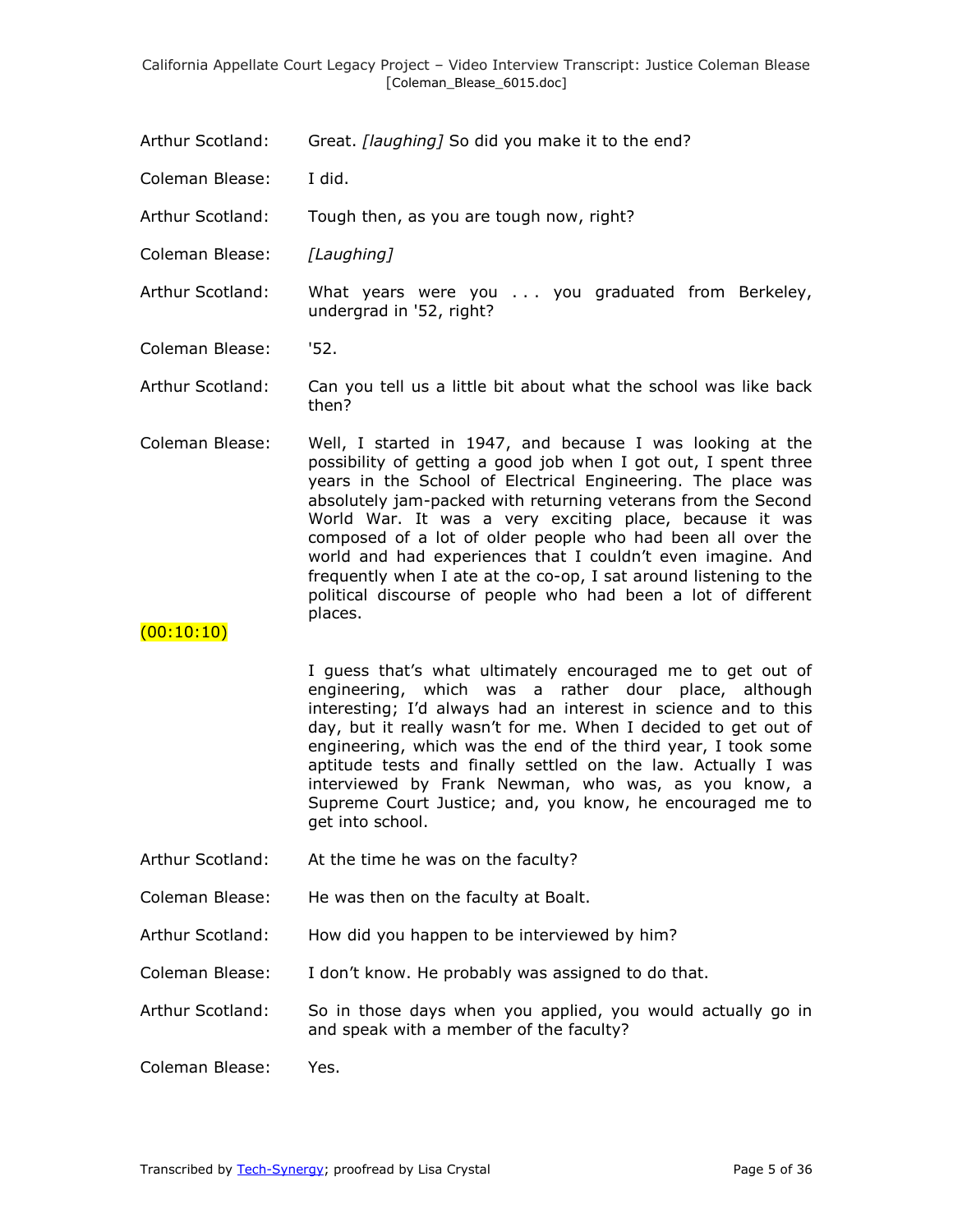- Arthur Scotland: You indicated that you had a lot of discussions about politics and government. I know that you're very interested in politics. Was that something that you developed an interest in as a child, or did that start really in college?
- Coleman Blease: In college. I had no . . . well, I say a little bit before college, because I spent a lot of time with the family of a girlfriend of mine who were interested in politics as well. I suppose it started there. But certainly the university was a place which was a hotbed of all kinds of political interests at the time, and I had a good sampling of all of that, mostly as a bystander.
- Arthur Scotland: It's hard for me to believe that you'd be a bystander in a political discussion, because you're wonderful at debating different points of view. When did you start developing those types of skills?
- Coleman Blease: Well, I don't know whether I developed those kinds of skills, but I was always a bystander in the sense that my participation was not in any direct-action kinds of matters. Never participated in a demonstration or a march or a picket or any of those things, but I was present when a lot of that happened. And when I taught at the university during from '62 to '64 in the Speech Department and I taught the undergraduate course in freedom of speech, I did have a lot of the members of the free speech movement in my class; and, in fact, they were all arrested under a statute which I had drafted to prevent that when I was lobbying at the Legislature.
- Arthur Scotland: Well, we're getting a little ahead of the story here; we're going to come back to that. Let's go back to your decision to pursue the law. You went into Boalt Hall; you graduated in 1955, is that correct?
- Coleman Blease: Yes, I did.

Arthur Scotland: Can you tell us a little bit about how it was as a law student in those days?

Coleman Blease: Well, let me tell you, first when I entered, I had been going to school for a solid two years, including summer sessions, in order to make up for the College of Letters and Science courses that I'd missed when I was in engineering. So I have to tell you, I was like a limp rag when I started law school. So l hung on; you know, I was not anywhere near the top of my class. And in those days, it was very much like boot camp. I mean, it was a rigorous and challenging and frequently insulting form of education. And with, you know, the merit system run wild, people, I always thought, were seeking to gain an advantage in the order of graduation, and I didn't care for that. In fact, I was always through the whole thing somewhat unsure about what I was going to become. I wasn't clear about becoming a lawyer until some years after I graduated.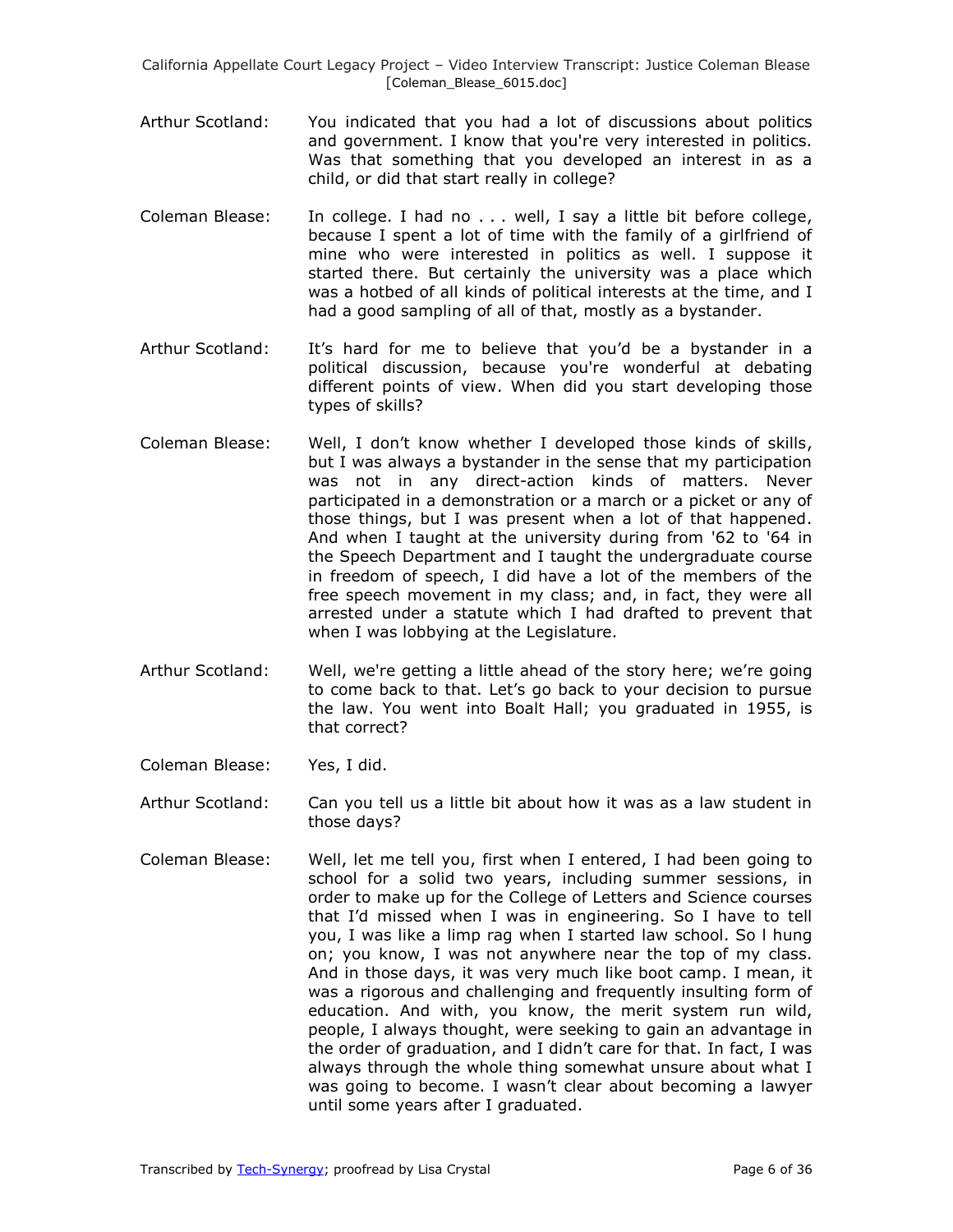- Arthur Scotland: Really? So when you first thought of going to law school, you didn't have an idea of any particular—
- Coleman Blease: Well, I was motivated by, you know, cause matters and really was thinking very much about civil rights and those kinds of matters, and I frankly didn't see what most of those courses had to do with it. That was something I had to learn later, and I regretted not having paid more attention, although there was a great advantage to all of that in that when I graduated, nobody invited me into a large firm or I might have carried a briefcase for many years. Instead I volunteered for cases, and one of the earliest cases I had went to the United States Supreme Court. And I got a lot of experience that I would not have ever gotten in any large law firm.
- Arthur Scotland: You indicated that you were interested in causes. What about your upbringing or what influences in your life caused you to be concerned about those issues?

# $(00:15:05)$

- Coleman Blease: Well, you know, my mother was always the kind of person who was helping out older people, and I was dispatched frequently to mow their lawns and to help them do odd jobs around their houses; and then of course the loss of my father early on to a hospital made me wonder about the larger issues of life. And when I was at the university I attended Quaker meetings and was attracted to their rather austere forms of worship, and I was a member of the meeting. In fact, my second job out of law school was to lobby for the Friends Committee on Legislation with the Legislature.
- Arthur Scotland: What was your first job out of law school?
- Coleman Blease: Well, for almost a year I had a job writing oil and gas leases for a mining engineer who had oil wells in Bakersfield.
- Arthur Scotland: How did you feel about that type of work?
- Coleman Blease: It seemed uninteresting to me, I'll tell you.
- Arthur Scotland: How did it come about that you began working for the Quakers and doing their legislation?
- Coleman Blease: Well, they were looking for a paid lobbyist, and I both had a law school education and was an attender at Friends meetings. So I was a good candidate; in fact, I was probably their only candidate, to tell you the truth. So I was their first paid lobbyist in Sacramento.
- Arthur Scotland: Let me go back for a moment. I remember you telling me a story about after you took the bar and the results came in and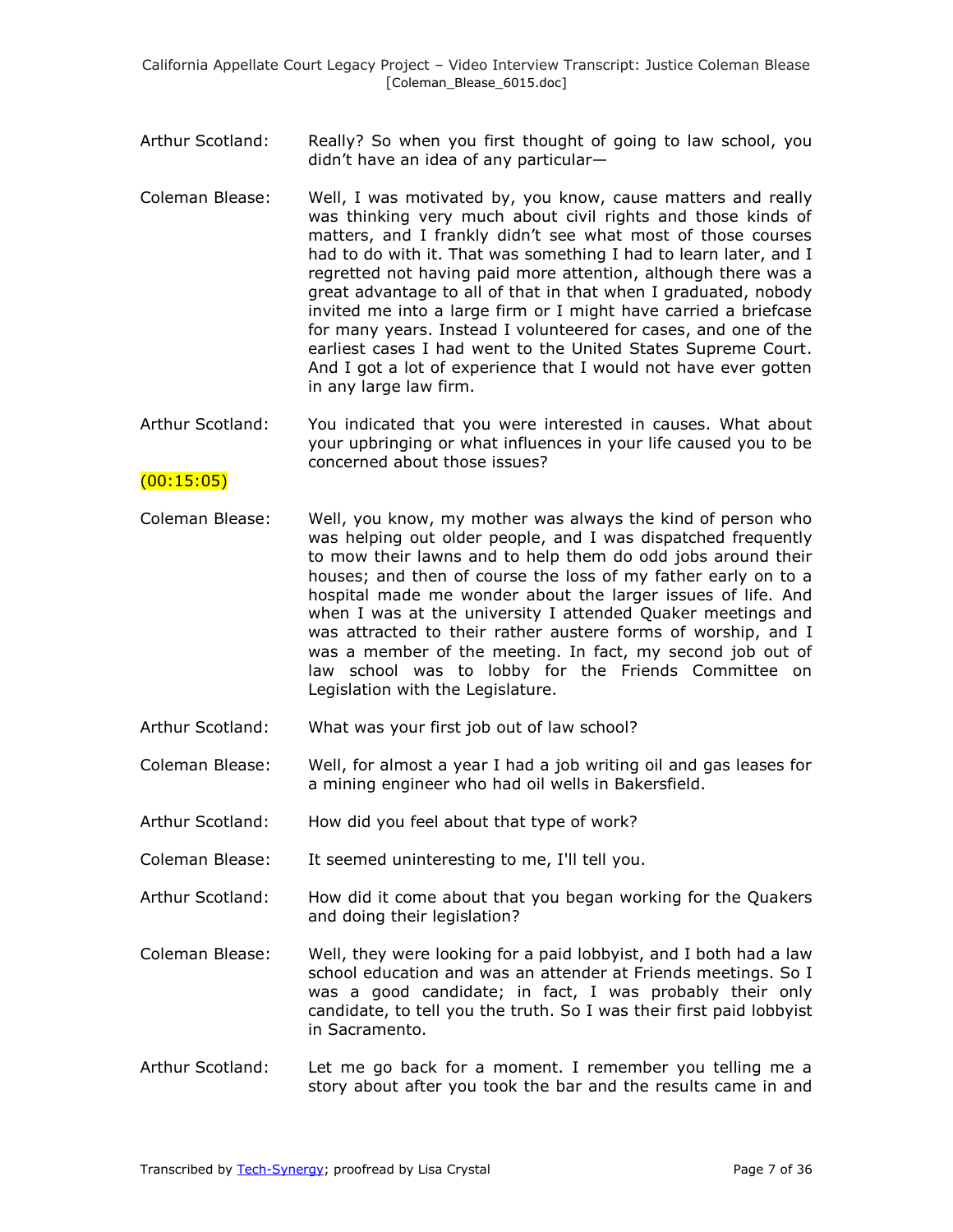you were to be sworn in, you were unable to attend one of your swearing-in ceremonies, didn't you?

- Coleman Blease: I was unable to attend the swearing-in at the federal courts, because I couldn't afford to give up a half a day job; I was driving a truck. So it was only later on when I actually appeared in the Ninth Circuit and the various federal district courts that I was sworn in.
- Arthur Scotland: So I take it that those were fairly tough days, just being able to get by and—
- Coleman Blease: Well, they were difficult; I wouldn't call them tough days, no. No. I was never, you know, hungry, let's put it that way. There were always jobs to do, and although I worked long hours, I didn't feel deprived at all. There were lots of interesting things to do. I found school to be very interesting, especially after I got out of electrical engineering; and I found the courses that Jacobus tenBroek taught and I found him absolutely wonderful. It really only takes one really interesting person in your educational career to really start you off, and I suppose he was the one who really interested me in the law school. He was blind; he was the first chairman of the State Welfare Commission, which I think was abolished after because of him. *[laughing]* He wrote marvelous articles on the Civil War amendments, particularly the Fourteenth Amendment; books on the incarceration of the Japanese during the Second World War, all of which I read; wrote lots of interesting articles on welfare; historical, legal articles, much of which dealt with the development of the common law and matters such as welfare law, tracing it back to the Elizabethan Poor Laws in the 1600s. Which was an introduction to sort of the history and development of the law, and to find out that many of those early principles from 1600 were still at that time in the law of California. It's since changed very much, and much of it has sort of constitutionalized.
- Arthur Scotland: It's interesting that you were fascinated by the development of the law, and then you actually went to the Legislature as an advocate. This was in 1957, is that correct?

Coleman Blease: Yes.

Arthur Scotland: That was a part-time Legislature at the time, was it not?

Coleman Blease: It was.

- Arthur Scotland: Can you tell us a little bit about how you began? Had you ever appeared before the Legislature before? Were you familiar with how the Legislature worked?
- Coleman Blease: No.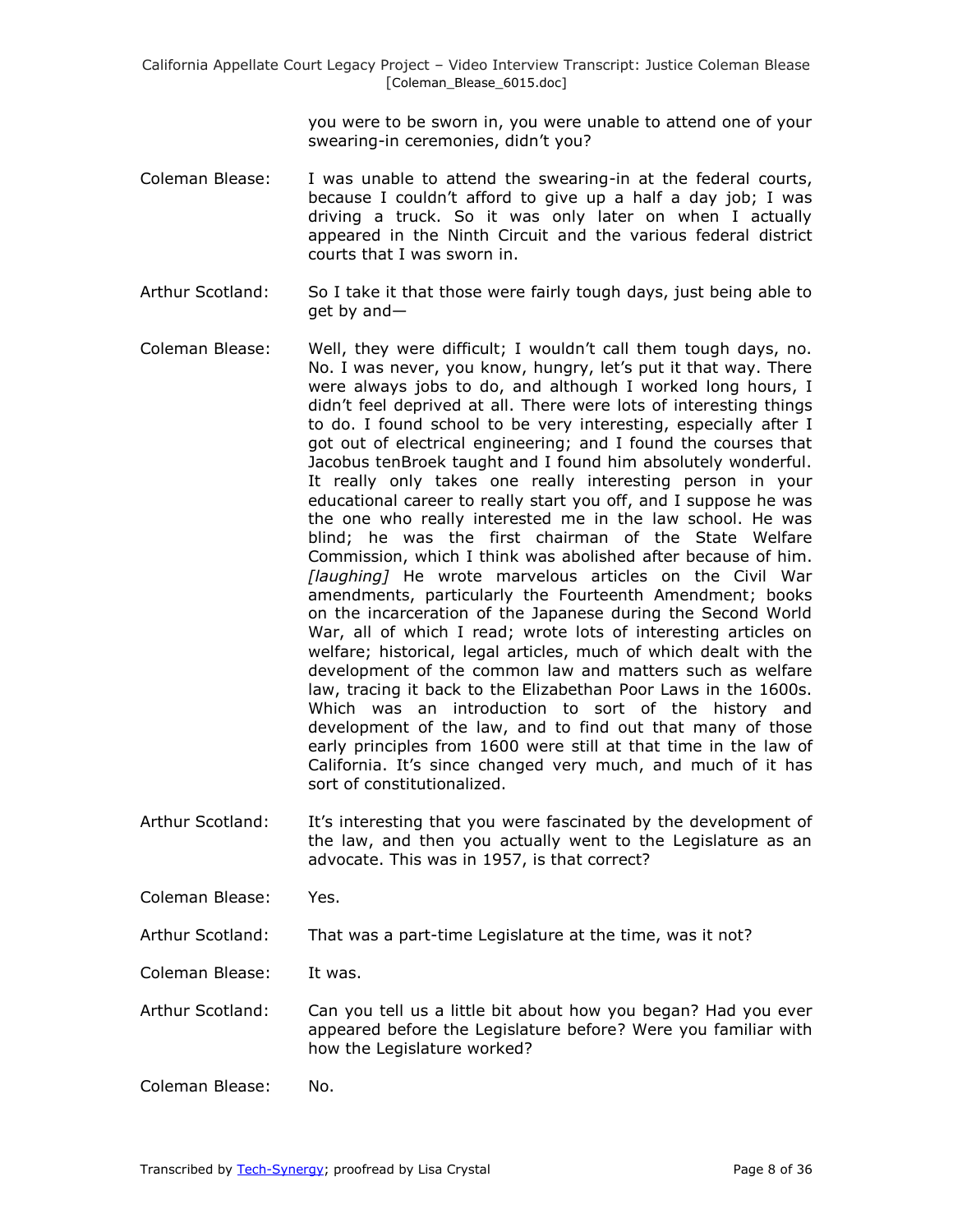Arthur Scotland: How did you prepare for that?

Coleman Blease: Well, I didn't. Actually, they drove me up there and dropped me off, and I had no idea what the Legislature was about. And walking toward the Capitol the very first time, they had fertilized all the lawns, and it was really  $\ldots$  I said, "If this is symbolic, this is unfortunate."

(00:19:50)

But I got there with some very interesting people there including Phillip Burton from San Francisco and John O'Connell, John Knox, and others—and I discovered something very early on. As you walk down the hall, I found out that the committees all seemed to be named after the principal lobbies in the Legislature. Oil, gas, and mining, agriculture, labor, all seemed to be dominated by a particular kind of lobby. It didn't take too long to figure out that if you wanted to have an impact, what you wanted was a committee of your own, and in 1958 we got one. It was then called the Criminal Procedure Committee, which was composed of people, I'd have to say, greatly interested in civil rights and civil liberties matters. From there on it became apparent that the question of how well you did was in part a strategic and tactical question. Who was for the formation of the committee, the composition of its members, how did you get those members on there that had to do with the relative composition of the Assembly as a whole. It became clear that if you wanted to stop legislation, although there were 120 members altogether in the Legislature, that with one committee you could stop it with 4 members.

So the Criminal Procedure Committee fulfilled that function, and by and large functioned in that way throughout my entire tenure, which was in some 17 years.

- Arthur Scotland: Am I correct in understanding that you had some great influence in the fact that that committee was actually formed?
- Coleman Blease: Oh, yes.
- Arthur Scotland: How did that come about?
- Coleman Blease: Well, let me say what influence is. You have to find members of the Legislature who will do the work for you. It doesn't take very many if they're well positioned, and it so happened that people who had the same interests as we did were very prominent in the Democratic Party at that time. Not that there weren't quite a number of moderate Republicans also at the time; the composition, I think, has changed somewhat since then. And I was always concerned that there be a balance which included Republicans and other people on those committees. You know, I guess that's a sort of interest that also stems from your general concerns about the composition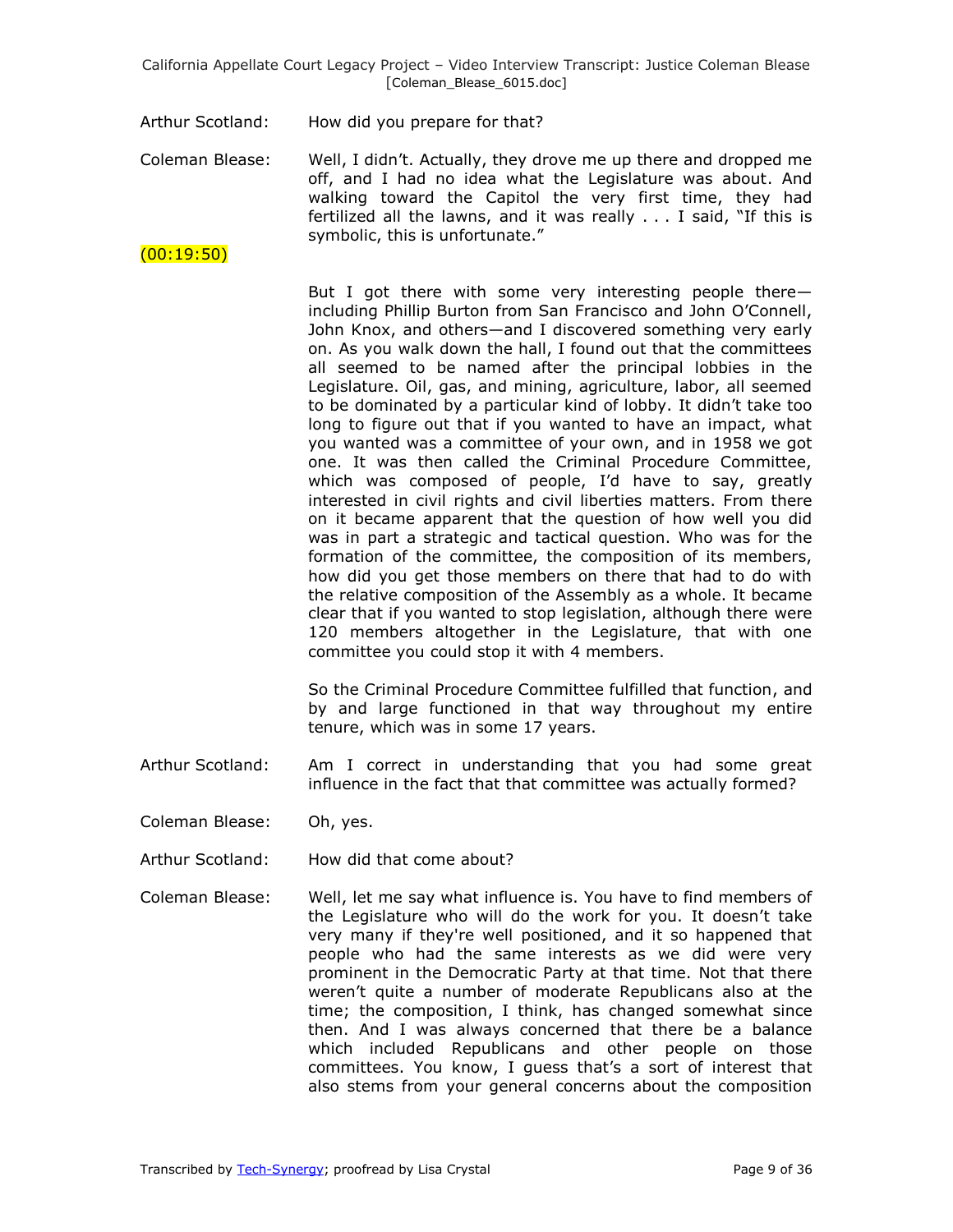> and fairness of matters. It's not just a question of dominating anything; it's a question of influencing people.

- Arthur Scotland: So here you're a rookie, you're going there on your first day, you don't really know much about the Legislature. And you mentioned that knowing the right people and working well with people is crucial to your success. How did you go about developing those relationships?
- Coleman Blease: Go and talk to these people. And if you find people who are interested in the same things you're interested in, that's a fairly easy thing to do. There may not be a lot of them; but if they're well placed, they can become critical in the whole matter.
- Arthur Scotland: Who were the most influential legislators that you worked with over the years?
- Coleman Blease: I'd say Phillip Burton, Jack Knox, many others; John O'Connell, who was the one who actually was critical in forming the Criminal Procedure Committee.
- Arthur Scotland: Initially did you focus mainly on laws relating to criminal law, free speech, that sort of thing?
- Coleman Blease: Well, there was the civil rights cases, which turned into the civil rights laws: the Rumford Fair Housing Act, the Fair Employment Practices Act. There were lots of criminal law matters because of the development of exclusionary rule and all of the aftermath of that. Later on it branched out, including things like the Rumford Act; and then later on I represented also social workers, welfare laws, and the like.
- Arthur Scotland: It's my understanding that you actually had a hand in drafting some of those key pieces of legislation.
- Coleman Blease: Oh, yeah, many hundreds of bills I had a hand in or a piece ofthe 1538.5 dealing with the means of raising issues of search and seizure. I drafted the savings clause in the preemption provisions of the state Constitution when the Constitutional Revision Commission was operating. And my favorite, and perhaps it looks like the simplest, was the placing of the privacy provision in the state Constitution.

 $(00:24:58)$ 

One word; and I have to say I think I thought of the idea. And Ken Cory was a good friend of mine and then in the Assembly later on he was controller of the state—and he carried the constitutional measure, put it on the ballot. One of the interesting things about ballot measures emanating from the Legislature is that the author, no matter how many words are in the piece of legislation, gets 300 words to explain it; but you put one word in the Constitution, and you get 300 words to tell you what the one word means. So the 300 words on the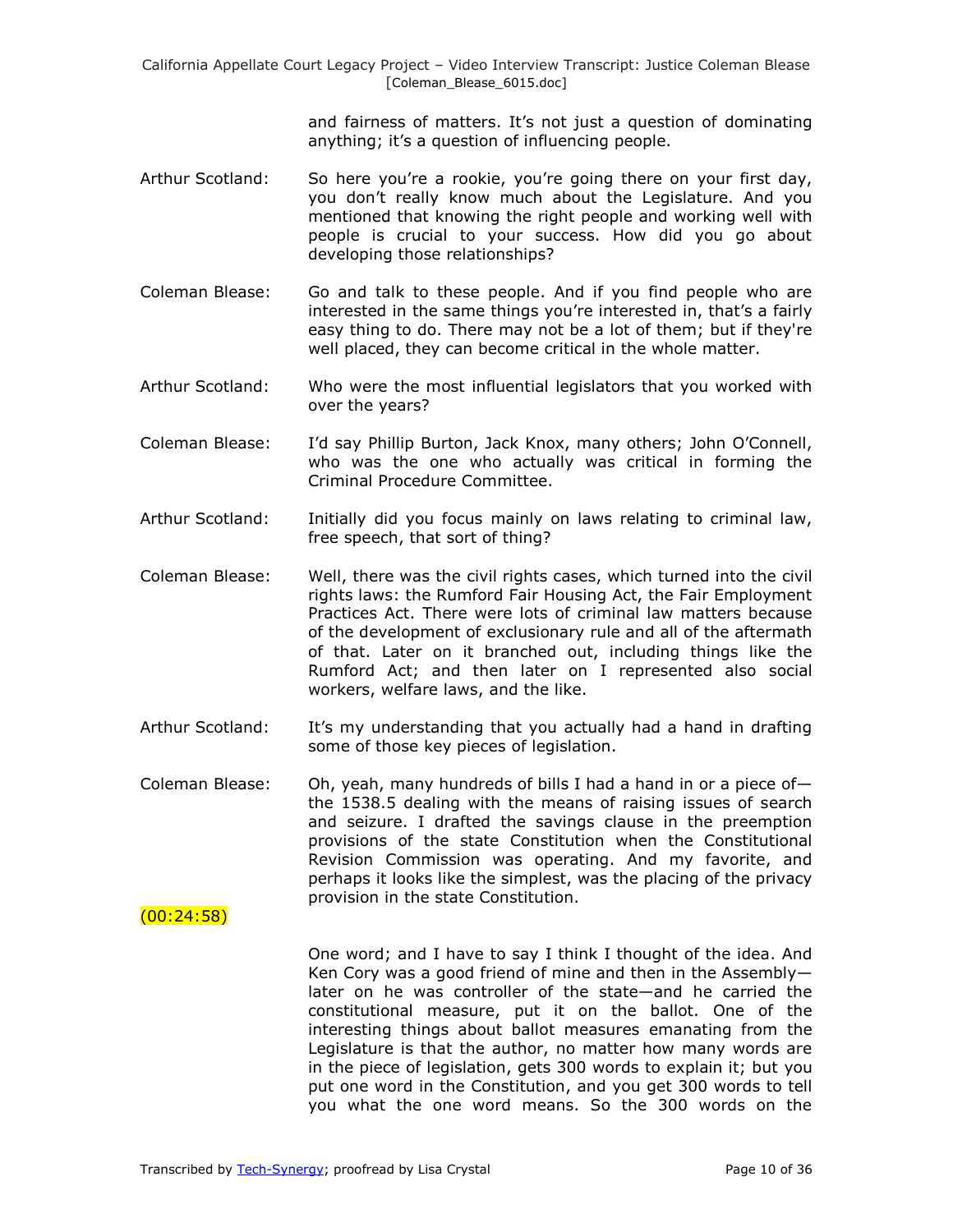> privacy amendment were actually drafted by Anthony Amsterdam, who was then professor of law at Stanford.

- Arthur Scotland: Were there committee consultants in those days?
- Coleman Blease: Oh, yes.
- Arthur Scotland: And how would you work with them? If you're coming up with legislation, what was the process that you used?
- Coleman Blease: Well, you had to talk with these people extensively. They were critical, and the daily work of the Legislature is done by consultants, somewhat like the staff we have here is critical in our functioning.
- Arthur Scotland: You were a legislative advocate not just for the Friends and the social workers. What were some of your other clients, so to speak?
- Coleman Blease: American Civil Liberties Union of Southern California and the Social Workers Union.
- Arthur Scotland: You did this from 1957 until the early '70s?
- Coleman Blease: 1974.
- Arthur Scotland: Any particular other fond memories or funny stories about things that occurred in the halls of the Legislature?
- Coleman Blease: You know, I didn't take it as funny; and the things which were amusing, I'd prefer not to comment on. *[laughing]*
- Arthur Scotland: Very wise; shows your good judgment. Well, in 1974, there was a . . . actually, before that, you had formed a law firm, did you not?
- Coleman Blease: Yes.
- Arthur Scotland: How were you originally? Before you formed your law firm in 1967, were you kind of working on your own? How did that go?
- Coleman Blease: Well, I was teaching from '62 to '66, and I was being paid by the ACLU.
- Host: Tell us a little bit about that teaching.
- Coleman Blease: Well, I taught in the Speech Department.
- Arthur Scotland: Which one?
- Coleman Blease: At Berkeley. When I started, Jacobus tenBroek, whom I had taken the classes from, was chairman, and he set out to create a kind of specialized liberal arts college within the Liberal Arts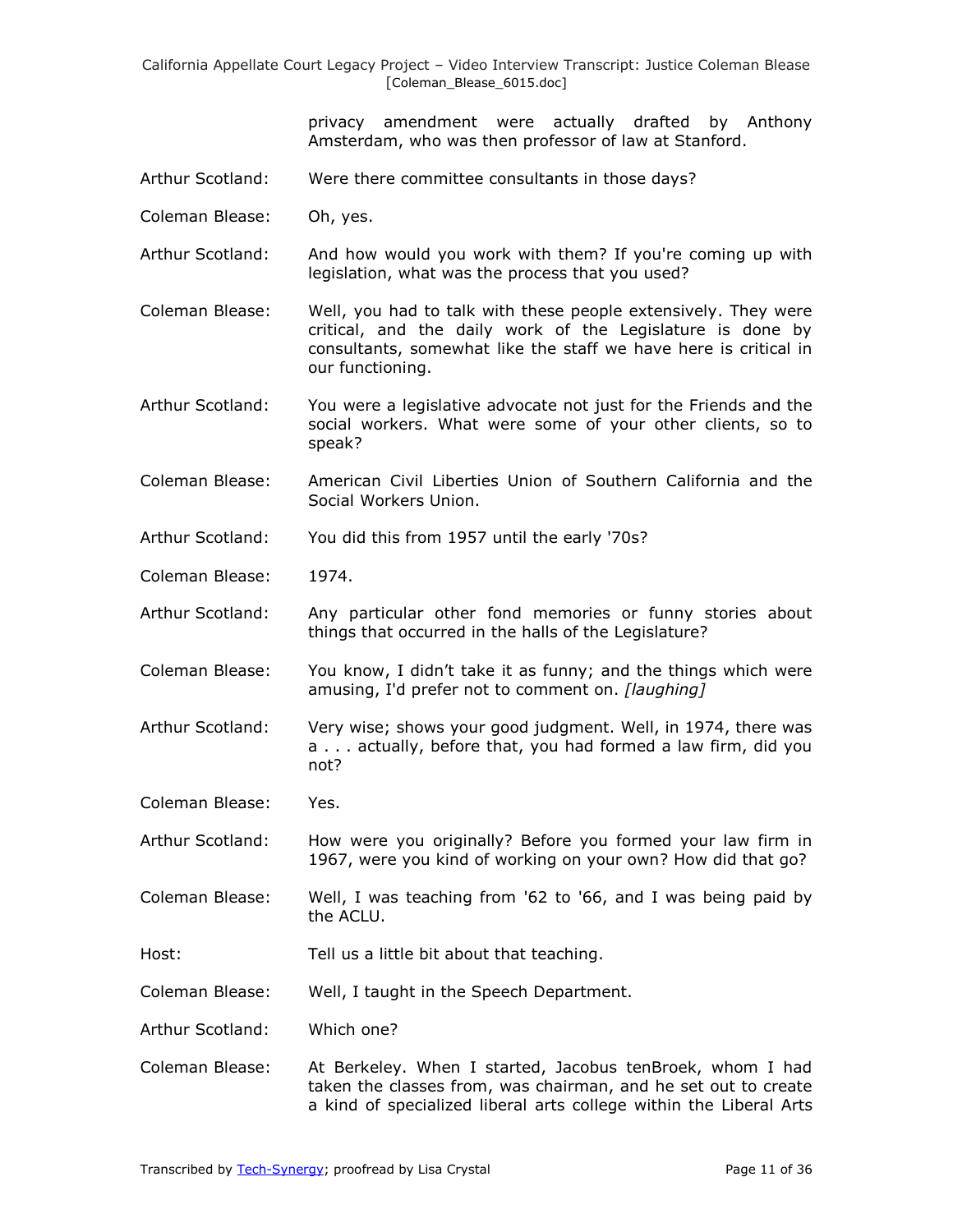College. So he had hired not only the typical kind of rhetoricians; but he had hired psychologists, historians, and lawyers. He liked lawyers; he was a lawyer himself. And that's how I got in there.

I taught initially the undergraduate courses, the first-year courses, which were substitutes for the English requirement; early great books courses, so we got to read plaintiffs' dialogues, Freud and Darwin and Marx and all kinds of interesting people. So actually I was getting a very good education at the time, and since the students there were all very bright, I was the beneficiary of all of these bright students. In fact, I suppose you'd have to say I've been the beneficiary of very bright people for my entire career.

- Arthur Scotland: One of those individuals you joined the practice with in 1967.
- Coleman Blease: Yes.
- Arthur Scotland: Who is that person, and how did that come about?
- Coleman Blease: Well, Larry Karlton, who is currently, you know, a federal district judge. Larry had been the chairman of the ACLU Lawyers Committee in Sacramento, so I knew him before we moved to Sacramento. But when we moved to Sacramento in August of 1966, I didn't have anything at that moment to do, and it always bugged me when I wasn't working. So I came down to the law library here, introduced myself to the law librarian and said there are a number of things I'd like to research, and could I have access to the library and to the stacks where they had legislative materials. They said yes; ultimately gave me a key to the law library, so I frequently worked in there on weekends. But one of those days I met Larry, who was sitting, working in the law library, and we sat down and talked on the stairs, actually, outside the law library. And he said he was unhappy with his association. I said, "I would like to start up a law practice." But I had no money, and if he would open an office, I'd maybe come up with \$50 a month to put my name on the door. And that's how we started.

# $(00:30:02)$

Well, then the social workers came and asked me if I'd like to represent them, and they said they had no work. I said, "That's fine, I have no clients." So it was a perfect start. And very shortly thereafter, they came to me and told me that they were going to go out on strike and asked me if it was legal. I said, "Not yet." [laughing] And they said, "Well, don't tell the members, because we're going to go out on strike," which they promptly did. And then they were promptly arrested for picketing, illegal picketing, and that gave us our first major cases. They started arresting everybody who picketed, and as many as 80 of them, I think, all told. In fact, the person who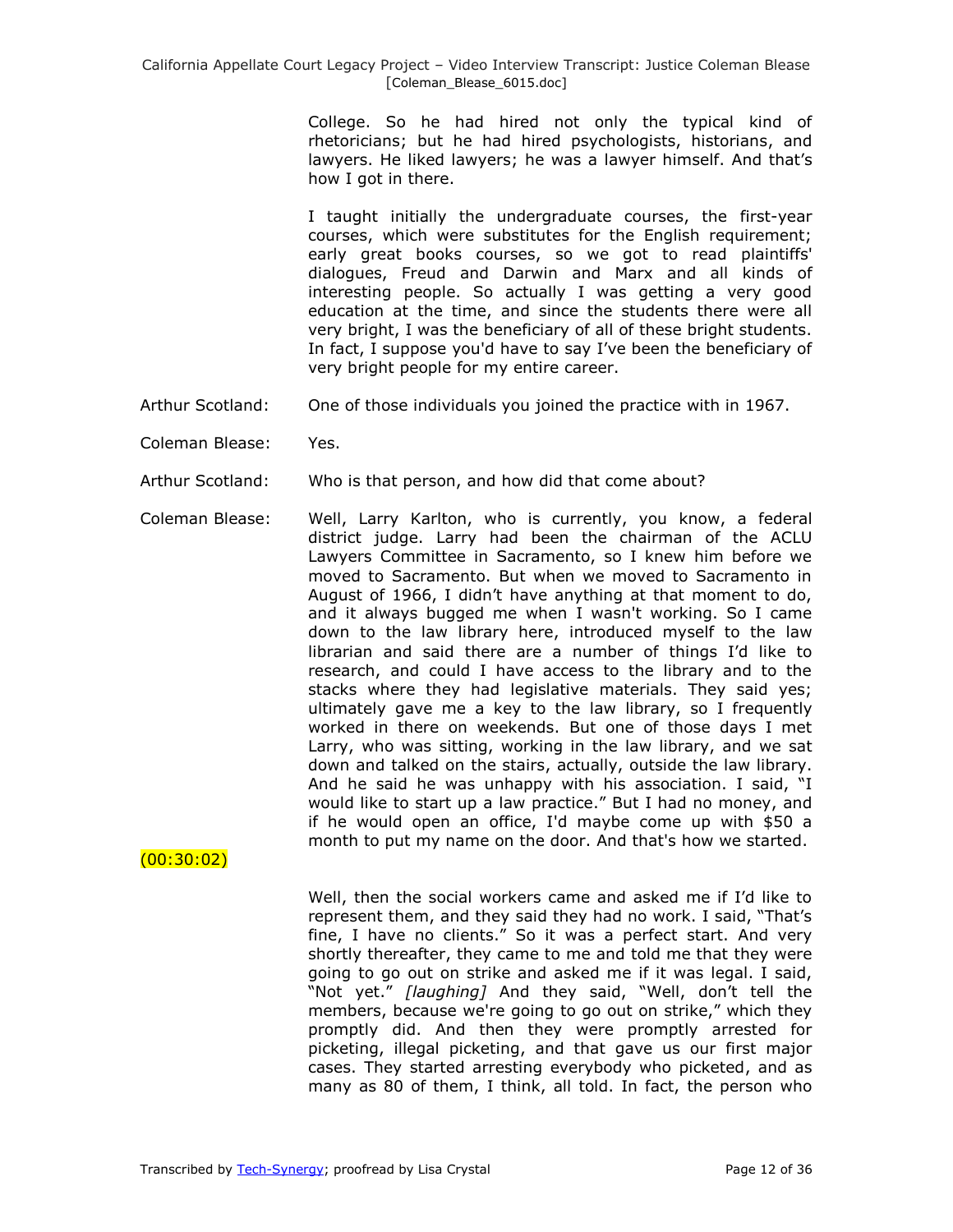> caused their arrest was the former presiding justice of this court, Robert Puglia.

- Arthur Scotland: Was that the first time that you had any dealings with—
- Coleman Blease: Oh, no, no. I met Bob when he was on the superior court and appeared in front of him a number of times, you know, as criminal cases. So I knew Bob.
- Arthur Scotland: This was when you actually were opposing him. Was he in the DA's office at the time?
- Coleman Blease: He was the chief deputy attorney, district attorney. In fact, Hugh Evans was chairman of the personnel committee of the county, and he caused the firing of all of my clients.
- Arthur Scotland: And he later served with you on this court.
- Coleman Blease: Right; Bob arrested them, Hugh fired them.
- Arthur Scotland: And you freed them.
- Coleman Blease: And I freed them, right. *[laughing]* So I knew these people quite well before I got here.
- Arthur Scotland: We'll talk a little bit about Bob later.
- Coleman Blease: Yeah.
- Arthur Scotland: I'm just curious; on this particular case, how was he to deal with in that case?
- Coleman Blease: Oh, Bob was always easy to deal with. Bob, you know, was a marvelous person, as you know—highly knowledgeable about the law, and we always . . . and an exceedingly friendly person. So the fact that we were on opposite sides never affected our personal relationship; it was always a very straightforward and interesting relationship. But Bob had a rather different view than I did. *[laughing]* In fact, I could tell you—it might be interesting—about how *In re Berry*, which was the case that went to the Supreme Court which caused the freeing of all of them. Berry I didn't know; but he was one of three people who were picketing outside the county building when I was returning from appearing in the arraignment court, which was around the corner then. And I didn't recognize them, so I knew that none of them were social workers, and I saw the police car coming. So I saw a friend on the corner and gave him my card and said, "Would you give this to the young man there?" And I had an aversion to being arrested myself; I have to tell you that. So he went over and gave him the card and said, "Tell him to come to my office after this. He is about to be arrested. We will have him bailed out in an hour or so, and then come over if he'd like to be a test case." And that's what happened.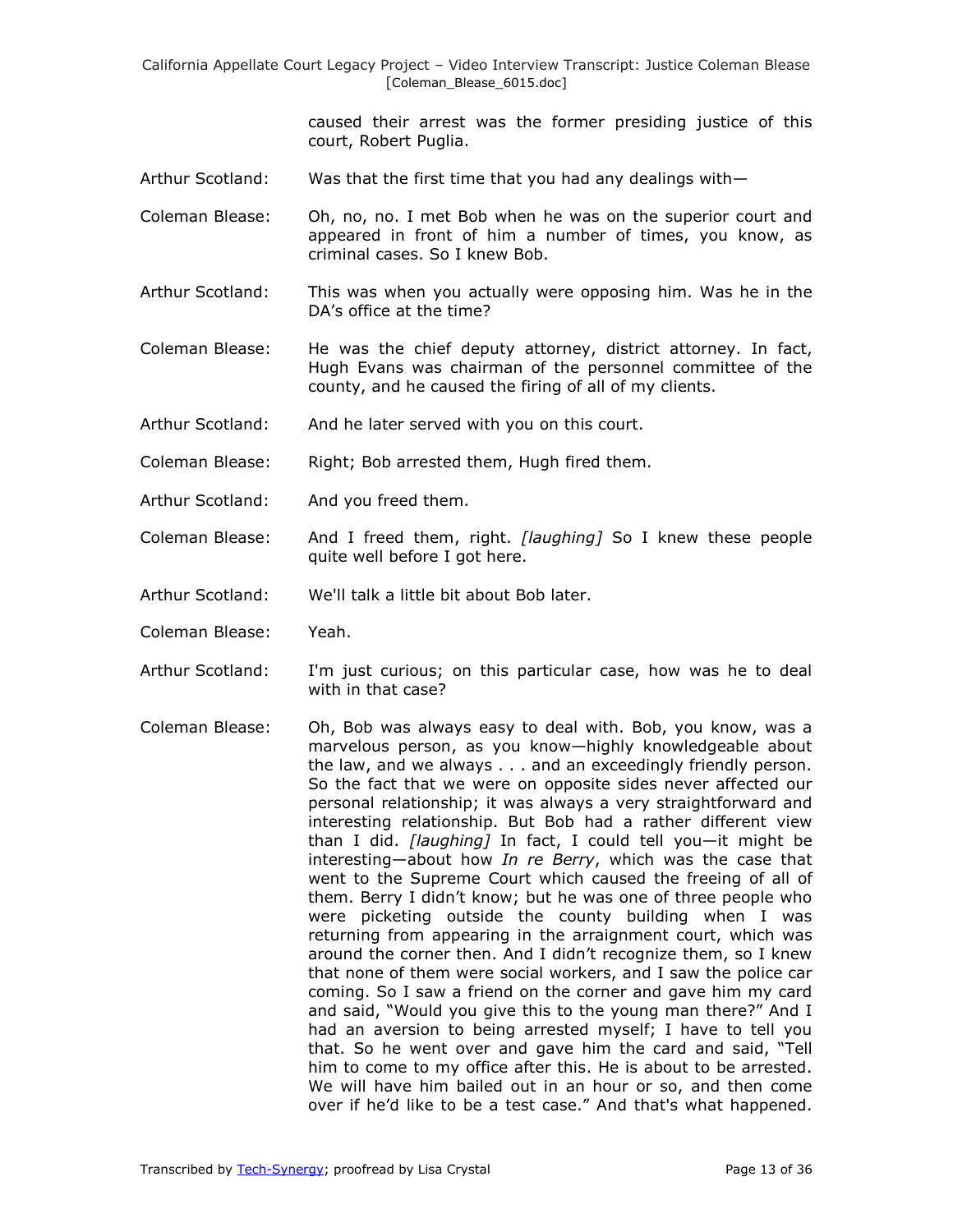He came in, and it turned out his mother was a social worker. But we got a wonderful test case, which showed the overbreadth of the restraining order that applied to people who weren't social workers. It also applied to almost anything, because the social workers got very inventive. They were carrying blank signs, and signs like "Snoopy Likes a Clean Sidewalk"; and they just arrested everybody.

- Arthur Scotland: Did you have any influence in what type of signs they-
- Coleman Blease: No, I didn't; I wish I had, I thought that was really clever. It provided an absolutely wonderful test case: blank signs and non–social workers?
- Arthur Scotland: You did most of the legal work on that case.
- Coleman Blease: Well, Larry and I did the legal work on it, and I brought in other people that were on it.
- Arthur Scotland: When it made it to the United States Supreme Court, you're probably the one that should have argued that case.
- Coleman Blease: Well, that case didn't go to the United States Supreme Court.
- Arthur Scotland: Oh, I see.
- Coleman Blease: That was an earlier case dealing with the statute regulating the receipt of mail from Iron Curtain countries. *Heilberg v. Fixa* was the companion case to the very first case that adjudicated a strict application of the First Amendment; that is, applying it to congressional enactment never had happened before the early 1960s. That was one of the cases I volunteered for with the ACLU of Northern California.
- Arthur Scotland: That made it to the United States Supreme Court?
- Coleman Blease: It did.
- Arthur Scotland: Did you get to argue that case?
- Coleman Blease: No, I did not.
- Arthur Scotland: What happened there?

 $(00:34:54)$ 

- Coleman Blease: Well, the counsel for the ACLU was eager to argue it. So he filled his named in on the paper that they sent him.
- Arthur Scotland: As your firm developed more clients, what types of matters did you handle?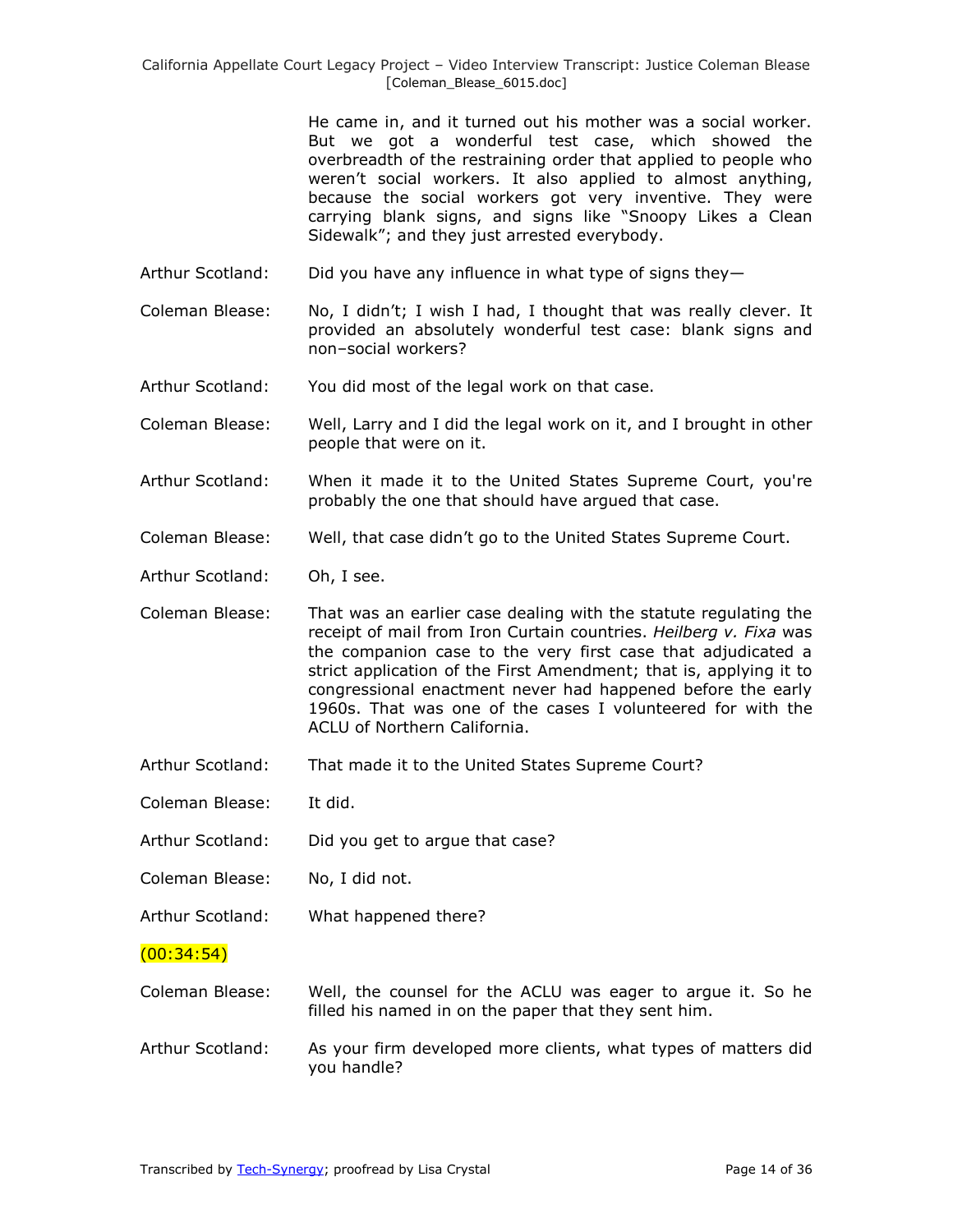- Coleman Blease: Well, we represented the Group Legal Services Program of the California Teachers Association. So we had lots of teacher cases, both representing them before administrative agencies, the Commission on Teacher Licensing and Credentials. We had court cases involving the various issues in educational law.
- Arthur Scotland: So you were involved in discipline cases against teachers, that sort of thing?
- Coleman Blease: Yes, we were, and later on the practice turned over. We did draft work during the Vietnam War, we did criminal work, we did work that disappeared. And then other cases took on and we became . . . we represented public-employee organizations in both Sacramento County and the surrounding counties. I later on volunteered to be counsel for the League to Save Lake Tahoe; I charged them pro bono rates of \$30 an hour. Hired to sue casinos in Nevada, and that litigation was ongoing seven years when I came to this court.
- Arthur Scotland: You have had an interest in the environment for a long time.
- Coleman Blease: Oh, yes.
- Arthur Scotland: Did that precede your being involved with the League to Save Lake Tahoe, or did that kind of generate that?
- Coleman Blease: Well, not many overt . . . you know, I had general leanings in terms of environmental issues; but the League case gave me the opportunity to . . . I thought was going to be the opportunity to do more of that work. In fact I didn't do any environmental work at all, because we were kept on a law and motion calendar for seven years. We ended up in the Ninth Circuit three times before I came here on dealing with two major issues of federal question jurisdiction—one involving the compact and the other involving the land-use ordinance, which was the principal enforcement mechanism for the compact. And another one obviously dealing with venue because we'd sued the casinos in Nevada in Sacramento District Court. They thought that was unusual.

So in addition to having the very first case involving the First Amendment's application to Congress, we had the very first circuit case involving the question of the status of a compact, which had been in our Constitution in the very beginning; very interesting cases. And I taught myself a course on federal jurisdiction. Frequently on vacation when we would go and camp in Tuolumne Meadows, I would carry the Hart and Weschler book and read the cases up there by the side of the stream.

Arthur Scotland: Now, before this all happened, you met and married a woman.

Coleman Blease: Yes.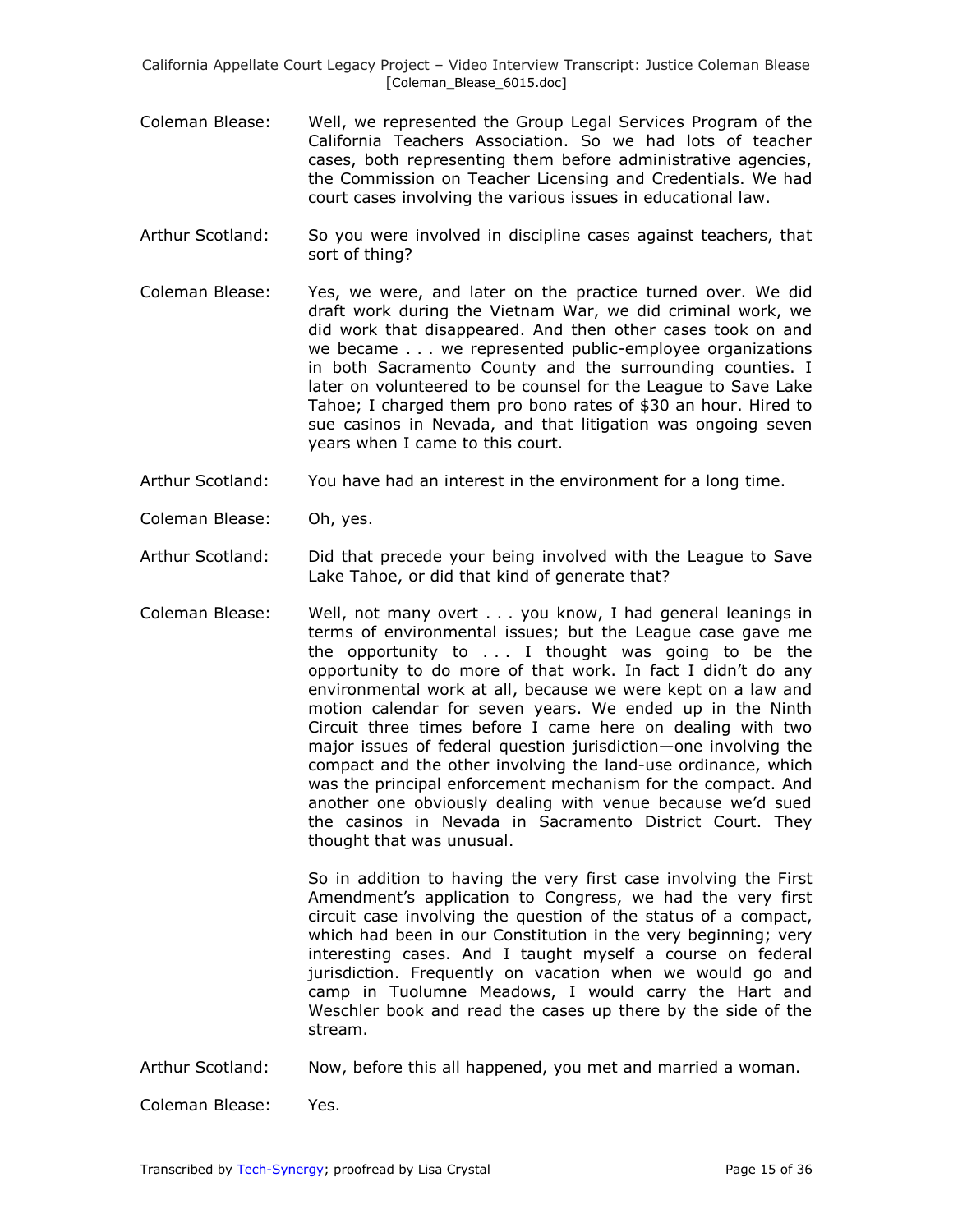- Arthur Scotland: Back in 1959, was it?
- Coleman Blease: '59, right. I was on a junket to Southern California with the Friends, and Barbara was . . . and I was speaking at a meeting of the local Democratic Club, and Barbara was, I think, vicepresident of the club, in Beverly Glen Canyon. And she was there, a quite attractive young lady. And so I called up the person who was running the meeting and asked her her telephone number. So I called her, and we went out on a date—a hiking date, actually—and a couple of weeks later I asked her to marry me.
- Arthur Scotland: Oh, my. So this is really almost love at first sight.
- Coleman Blease: It had to be. *[laughing]*
- Arthur Scotland: So you shared a lot of interests in that short period of time?
- Coleman Blease: Oh, yes. Oh, yeah, yeah. Barbara's every bit as much interested in the same kinds of the issues that I was interested in.
- Arthur Scotland: You later had two sons.
- Coleman Blease: I had two sons, now in their late 40s.
- Arthur Scotland: And you are a proud grandparent.
- Coleman Blease: We have one grandson, had been waiting a long time. He's now almost two. My oldest son married a Russian woman from Kazakhstan.
- Arthur Scotland: Now, Barbara has also been involved in a lot of social causes, has she not?

### $(00:39:49)$

Coleman Blease: Barbara has spent many, many years working with disabled people, both mentally and physically disabled. She actually has a . . . I'd say a genius touch with them. One of the people she'd been involved with she had met on the playground when she was 40 years old, couldn't read or write; and Barbara extracted her from that condition and worked with her. She later came on the first President Bush's Commission on the Disabled, was a member of that commission, traveled to Japan with Barbara to speak. Doesn't read or write, but is a marvelous stump speaker; has notes that are written in what you'd have to call pictorial graphs that Bob Rosenberg, another genius in the area, had converted all of her speeches into pictures, and she would give her speech from the pictures. Bob always described her as the only acknowledged retarded politician.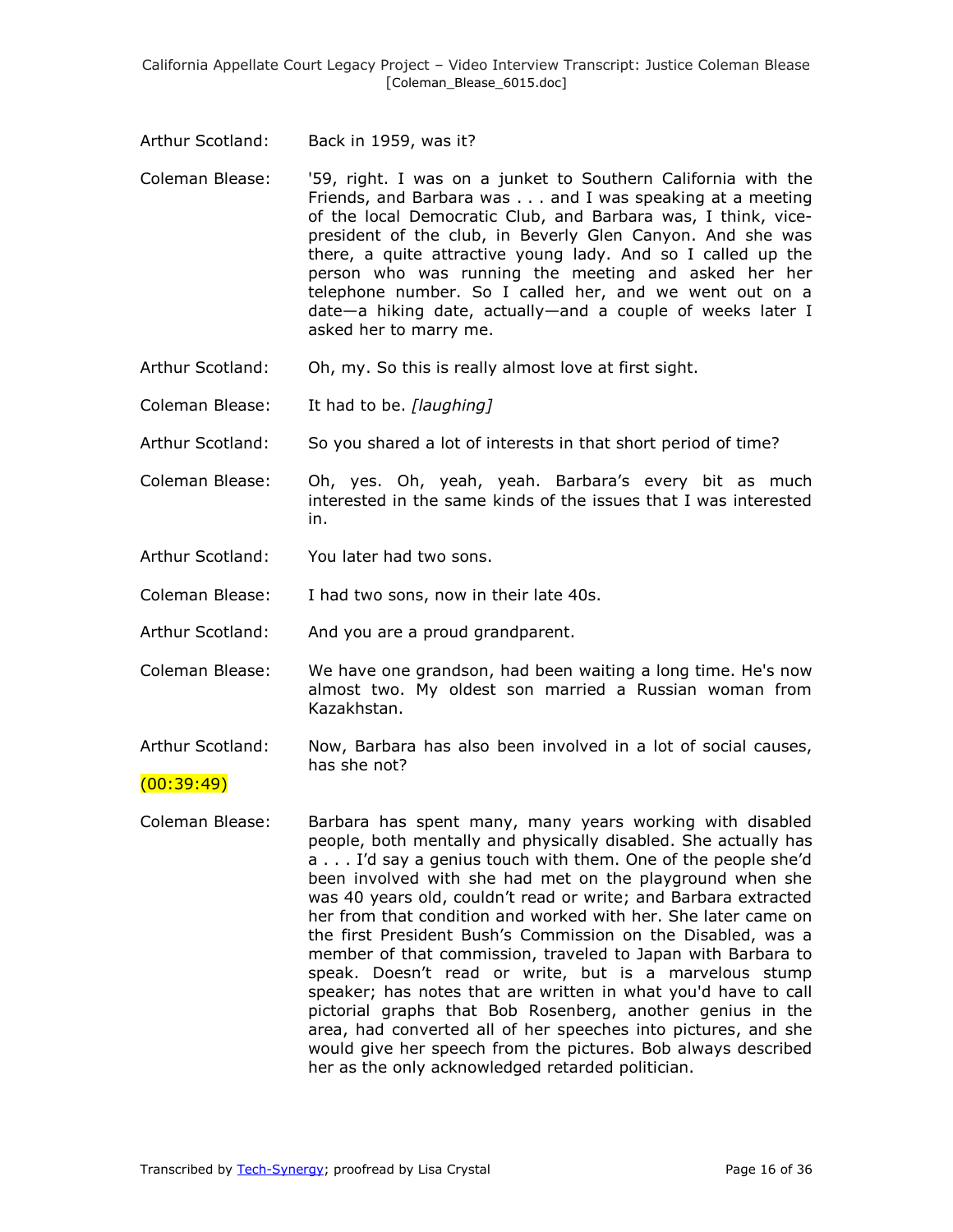- Arthur Scotland: Mm. So it sounds like you and Barbara have been a great match.
- Coleman Blease: Oh, yes, I think so.
- Arthur Scotland: I take it she was supportive in those early years as your—
- Coleman Blease: Very much so. I had, say, hardly a penny, and when we married I moved myself and all of my belongings, which only occupied part of a Volkswagen bug, to Southern California, but mainly a couple of clothes and books.
- Arthur Scotland: Where did you live in Southern California?
- Coleman Blease: We lived in Beverly Glen Canyon in a shack, a plywood shack. It was all plywood, including the shower. You could hear the leaves drop on the roof. But it was in the woods, so it was very pleasant.
- Arthur Scotland: How long were you there before you—?
- Coleman Blease: We were there a little over two years before we moved to Berkeley.
- Arthur Scotland: And so you were in Berkeley for a period of time.
- Coleman Blease: We were in Berkeley for four years, and we were in the adjoining county for another year before we moved to Berkeley.
- Arthur Scotland: This is when you were teaching there at the time?
- Coleman Blease: Yes.
- Arthur Scotland: Did the job at the Legislature bring you up to Sacramento?
- Coleman Blease: Oh, yes.
- Arthur Scotland: And where did you initially settle in, in Sacramento?
- Coleman Blease: Well, we rented apartments, and when we were in Berkeley we would come up here for four days to an apartment and then go back to the house on the weekend and do the laundry.
- Arthur Scotland: At some point in your practice with Larry Karlton, that changed. He was appointed to the superior court, right?
- Coleman Blease: Yes, he was appointed to the superior court. By that time, Governor Brown was elected, the second Governor Brown. And fortunately, friends of mine were in the Governor's Office. So Larry was then appointed at the superior court and later to the federal district court, partly as a result of the fact I also knew a United States senator from here. My contact with the Legislature proved to be very fruitful for my subsequent career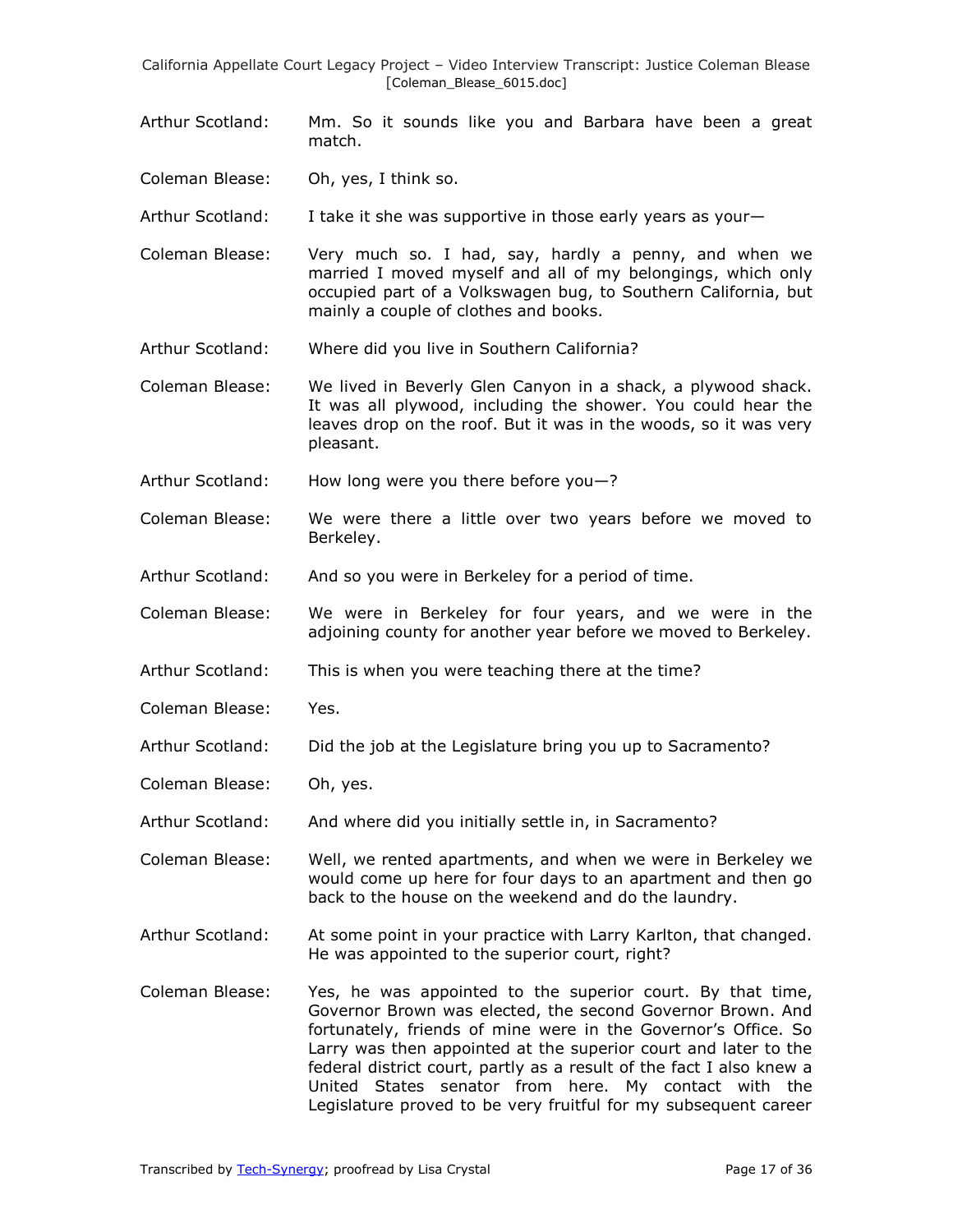> and hit Larry's career and also Richard Gilbert's career, because we had three members of our seven-member firm went on the bench.

Arthur Scotland: Did you have any judicial aspirations at that time?

Coleman Blease: None. I mean, I thought it would be crazy for anybody who was doing what I was doing to aspire to the bench. That was totally an accident as far as I'm concerned.

Arthur Scotland: Really? Well, I want to get to that accident. But before we get there, when Larry left, what did you do with the practice?

Coleman Blease: When Larry left, I ended up with all of Larry's dogs. I mean, I had to. *[laughing]*

- Arthur Scotland: You're talking about dog cases?
- Coleman Blease: Dog cases, yes, yes.
- Arthur Scotland: Right. *[laughing]*
- Coleman Blease: I spent a lot of time liquidating his cases. And then the firm carried on, and then before I came here I ultimately dissolved the law firm. By that time, I had obtained . . . my practice was developing. I represented the superintendent of public instruction on cases—the post-*Serrano* cases, the second phase of the *Serrano* cases. I represented the County of Placer in litigation involving Squaw Valley; represented legislators who were the subject of investigation by the Federal Bureau of Investigation *[laughing]*; represented lawyers who were involved in disciplinary hearings before the bar association. It was sort of an odd-lot practice, and of course the League to Save Lake Tahoe and others. My history is a totally unusual history, I think.

Arthur Scotland: You've always been interested in politics. Did you ever think about running for political office?

### $(00:44:56)$

- Coleman Blease: No, no.
- Arthur Scotland: Why not?

Coleman Blease: Well, my two experiences with running were disastrous. [laughing] No, I mean on the bench. You know, I can't . . . other than advertising, I had very slim pickings when I was put up for election and reelection here.

Arthur Scotland: You mentioned that becoming a judge just kind of happened. What led to that?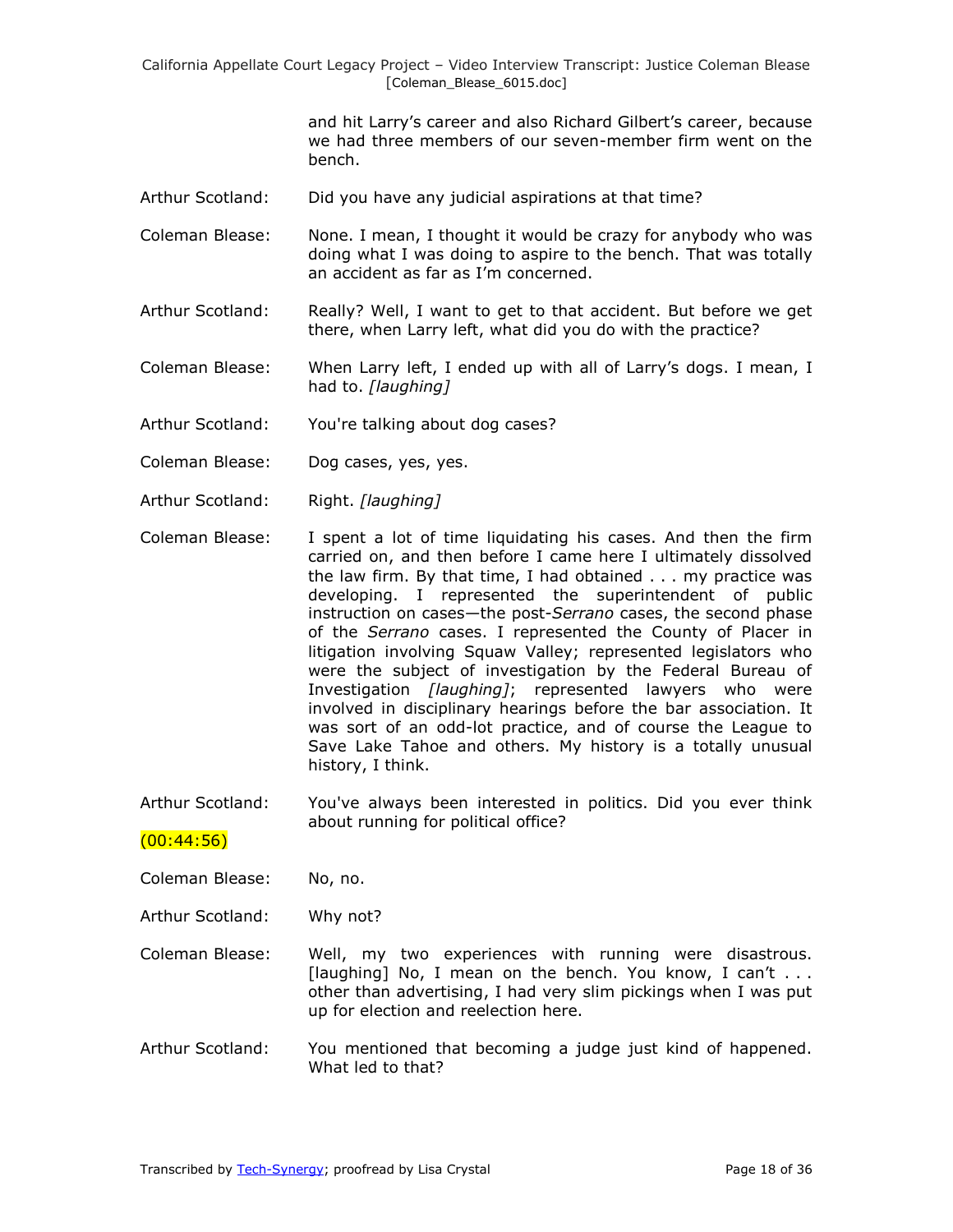- Coleman Blease: Well, what led to it is that it did occur to me after I found out that one of my close friends was the Governor's effective appointment secretary: Tony Kline. The notion did occur rather quickly. *[laughing]* Another friend of mine who worked in the Governor's Office, Paul Halvonik, also was a good friend of Bill Newsom's, who was a close friend of the Governor's and, you know, a subsequent member of the First District Court of Appeal. So all these people were in close contact with the Governor and could inform me about what my chances were, which were at the beginning slim, because he did not think I would ever be confirmed by the commission. *[laughing]*
- Arthur Scotland: Mm. How did you happen to get to know Tony Kline and Paul Halvonik?
- Coleman Blease: Well, Halvonik and Kline and Demetrios Agretelis were all members of Jerry Brown's carpool when he was working as a clerk at the California Supreme Court. So that's how they got to know the Governor.
- Arthur Scotland: And how did you get to know them?
- Coleman Blease: Paul Halvonik was my reader when I was teaching at Berkeley in the Speech Department. So I got to know Paul very early on in the early '60s, and he's been a close friend of mine ever since.
- Arthur Scotland: How about Tony Kline?
- Coleman Blease: And then I got to meet Tony through Paul; and Demetrios as well.
- Arthur Scotland: So you really had not thought about being a judge.
- Coleman Blease: No.
- Arthur Scotland: You helped Larry to become a judge, and then suddenly you're—
- Coleman Blease: Well, I helped Larry as soon, when a person that I knew . . . I also had done things, that I have to tell you, for Governor Brown when he was Secretary of State—for the person who became Governor, Jerry Brown. I had done some work for him. My friends had encouraged me to do that, some legal work for him.
- Arthur Scotland: What type of legal work did you do?
- Coleman Blease: I've forgotten exactly about . . . I don't recall exactly.
- Arthur Scotland: So you'd actually met him, then, Jerry Brown.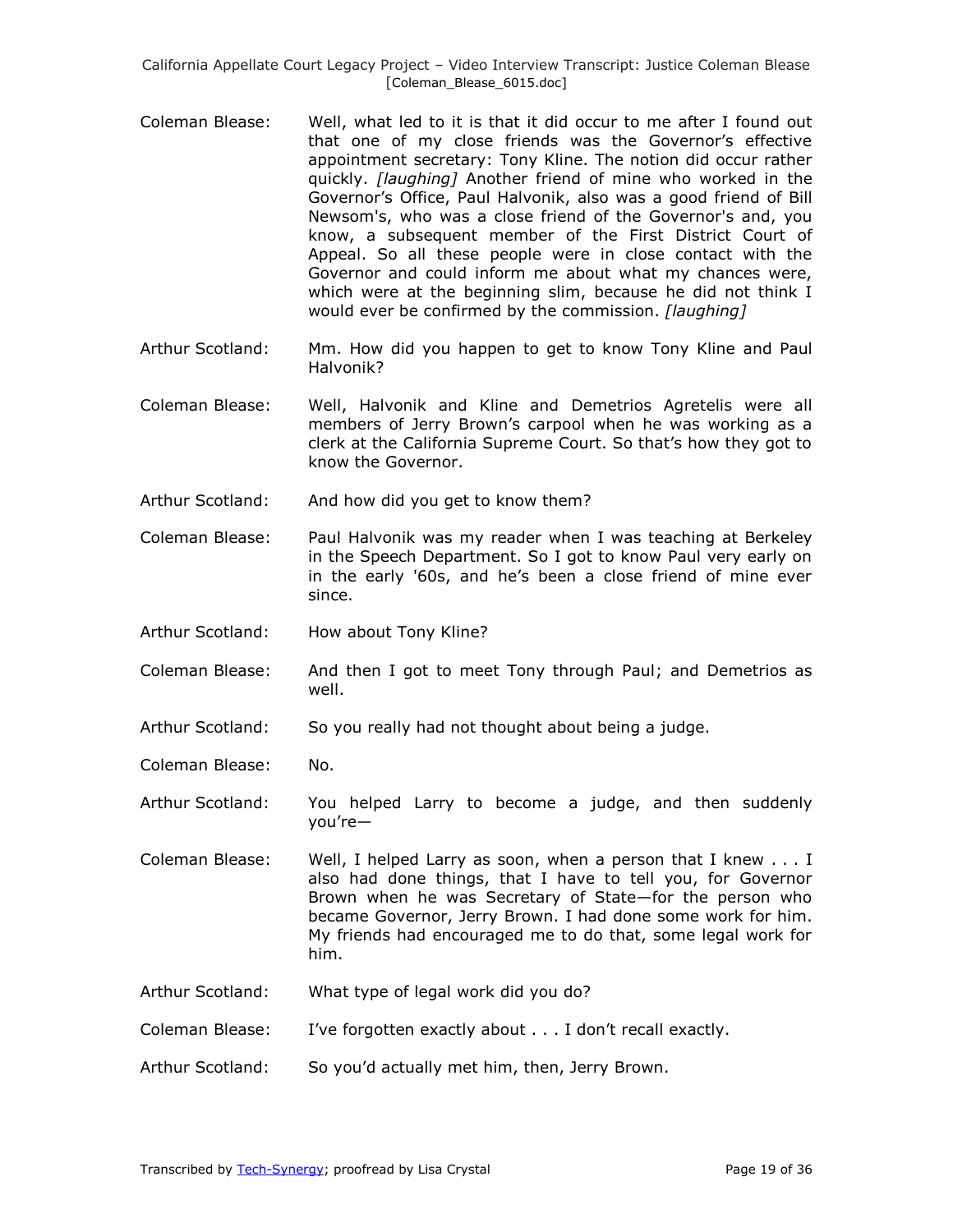- Coleman Blease: Yeah, I do remember one of them had to do with the . . . one of the cases had to do with his appointments powers. He was out of state, and the Lieutenant Governor then was a Republican and sought to appoint members to the bench.
- Arthur Scotland: Mike Curb.
- Coleman Blease: Yes, Mike Curb, when the—
- Arthur Scotland: Armand Arabian, right?
- Coleman Blease: Yes, yes. *[laughing]*
- Arthur Scotland: So you advised the—
- Coleman Blease: I did some legal work on that matter.
- Arthur Scotland: Now, you mentioned that originally your chances of becoming a judge were slim, because the Governor's Office was concerned that you might not be confirmed; but you're talking about an appellate court judge. Had you ever thought about being a trial judge?
- Coleman Blease: Not really, no.
- Arthur Scotland: Why?
- Coleman Blease: I hope this won't be seen as arrogance, but I had a very interesting practice. And so if you want to compare jobs, my practice was more interesting than the superior court. And I know what happens when you go on the superior court; you're going to have to spend time in grade, and that would have been two, three years or so. I didn't want to do that.
- Arthur Scotland: What appealed to you about the notion of being an appellate judge?
- Coleman Blease: Well, I'd done a lot of appellate work, as you know. I had cases in the U.S. Supreme Court, the Ninth Circuit Court of Appeals, Nevada Supreme Court, the First District, the Fifth District. So I'd had 35, 40 appeals and including a good number of test cases and a good many cases that were here. So I liked that work, and I like writing briefs. I liked appearing in the Courts of Appeal. It was a natural. And I knew what the job was about, and I knew virtually all the members of the court here. In fact, I did know all the members of the court here—and the clerk's office and the Supreme Court clerk's office. So it was a very comfortable fit for me.
- Arthur Scotland: So what was the circumstance that led to some concern on the part of the Governor's Office that you might not be confirmed?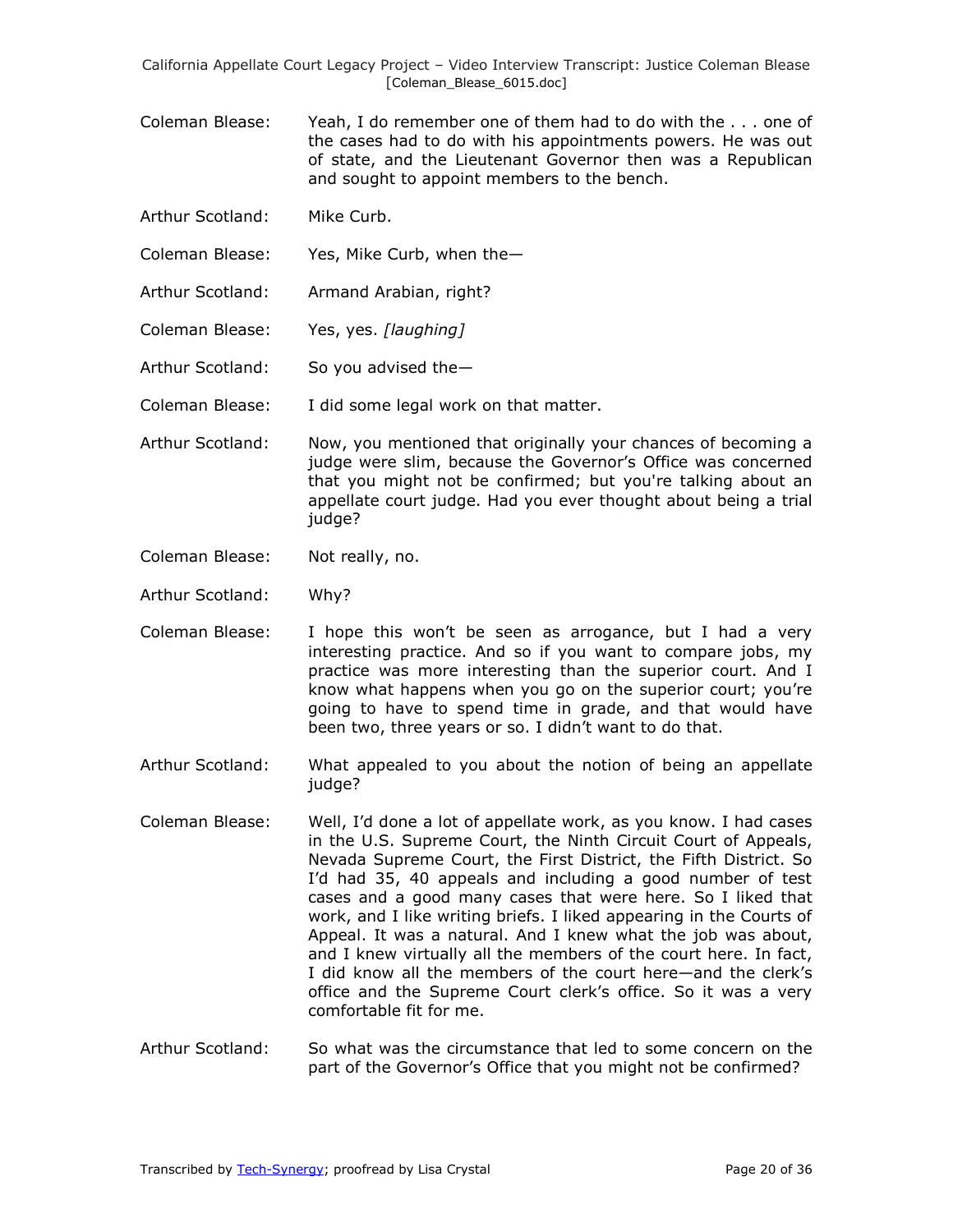Coleman Blease: Well, two out of three members were Republicans, to begin with. *[laughing]* And one of them, the Attorney General, was not very fond of me, because—

### $(00:50:09)$

- Arthur Scotland: The panel was Chief Justice Rose Bird. . . .
- Coleman Blease: Right.
- Arthur Scotland: Attorney General George Deukmejian.
- Coleman Blease: Right.
- Arthur Scotland: And then Bob Puglia, who was the presiding justice of this court.
- Coleman Blease: Right. So the critical question mark was whether Bob was going to vote for me.
- Arthur Scotland: Was it pretty much a given in everyone's mind that the Attorney General would probably vote against you?
- Coleman Blease: I think they probably assumed that.
- Arthur Scotland: Was this because of your involvement in legislation that he was pushing?
- Coleman Blease: Yes. Yes, I'd been on the other side of a number of pieces of his legislation, and I think he saw that other than that was my job, you know.
- Arthur Scotland: So what all went into this process of deciding to go forward to this court?
- Coleman Blease: Well, I was being informed by my friends in the Governor's Office about the likelihood of my being appointed, and they told me, "Don't apply until we tell you that it's going to be accepted." And so I was informed that I was probably going to fill Bert Janes's seat when he retired, when he was scheduled to retire in December of 1978. And my expectation was that I wasn't going to be probably appointed until after a woman and two minority members were appointed. But those numbers changed somewhat, and I was led to believe that I might fill Bert Janes's seat; and then Bert Janes did not retire because of an investigation of the Chief Justice, then Chief Justice. And that was very upsetting for me, and I went . . . Well, I had a sailboat at the time, went down, spent a night on the sailboat and said, "Look, get your head out of that noose," and it took me one night. In the morning the ducks were floating around in the bay, I had a good breakfast, and it was all over. I came back and started the practice and said, "If it happens, it happens; if it doesn't, it doesn't. I have an interesting practice anyway."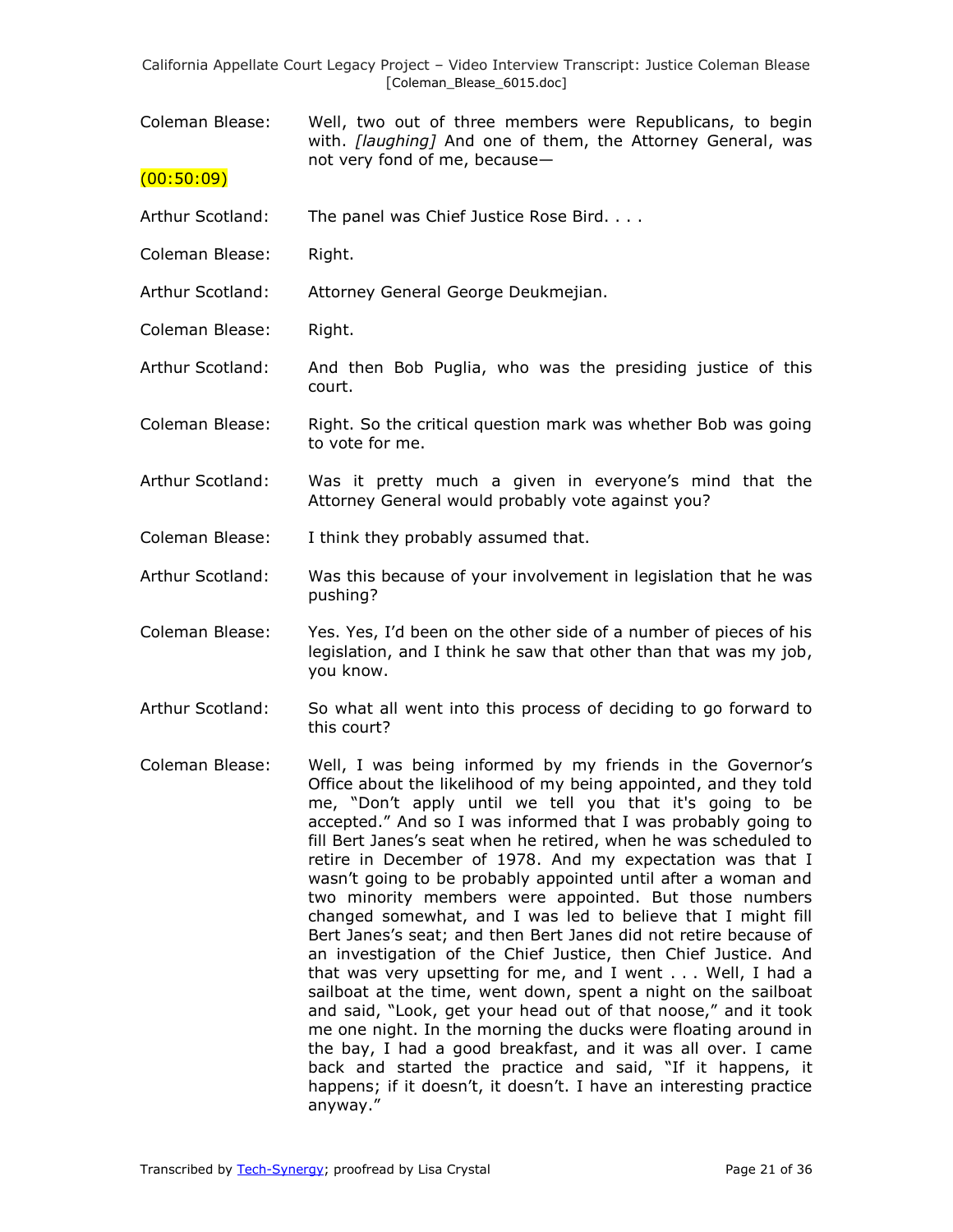And then about several months later, I was working as usual on a Saturday. I got a call from Tony Kline, who was in the Governor's Office and said, "The Governor has agreed to appoint you. Can you come over?" And I said, "I'll be there in two minutes.‖ *[laughing]* I think I made it in a minute.

- Arthur Scotland: And this was in around May of 1972?
- Coleman Blease: Yeah, right.
- Arthur Scotland: Was there some uncertainty at that point in your mind as to whether you'd get through the—
- Coleman Blease: Oh, yes. Oh, yes. Right. I told my wife, "Do not come with me down to this hearing, because it could get fairly nasty."
- Arthur Scotland: As it turns out, Presiding Justice Puglia voted aye.
- Coleman Blease: He did.
- Arthur Scotland: And do you have any insights as to how that came about?
- Coleman Blease: Well, it has to do in my mind with Bob's character. Bob said that his function was to determine the competence of a person who was to be appointed to this court, and I'd known him for a long time; we'd been involved with cases, and he had no doubt about that. So I am the beneficiary of a very interesting person and one with whom I had very close relations on this court for many, many years subsequently.
- Arthur Scotland: I know that the two of you were very good friends. On political views you might have not seen eye to eye, but—
- Coleman Blease: We were 180 degrees apart on most political issues; but I think we agreed on many, many legal issues. There were very few issues that we disagreed with, and I think Bob was partly responsible for me being on a number of very highly interesting cases, including all of the water cases on the eastern side of the Sierra for many years.
- Arthur Scotland: One of the things I respect about you, Cole, having worked with you for 17 years, is that I'm convinced there are a lot of opinions that you've signed that you sure don't like the result; but you understand the limited role of a judge and what a judge's function is.

# $(00:54:40)$

Coleman Blease: Oh, that's exactly correct, and that stems from two sources. One, when I was at the Legislature I learned a lot about legislation and the functioning of the Legislature; and with that plus an interest in the constitutional background of this country, very interested in the separation-of-powers notions.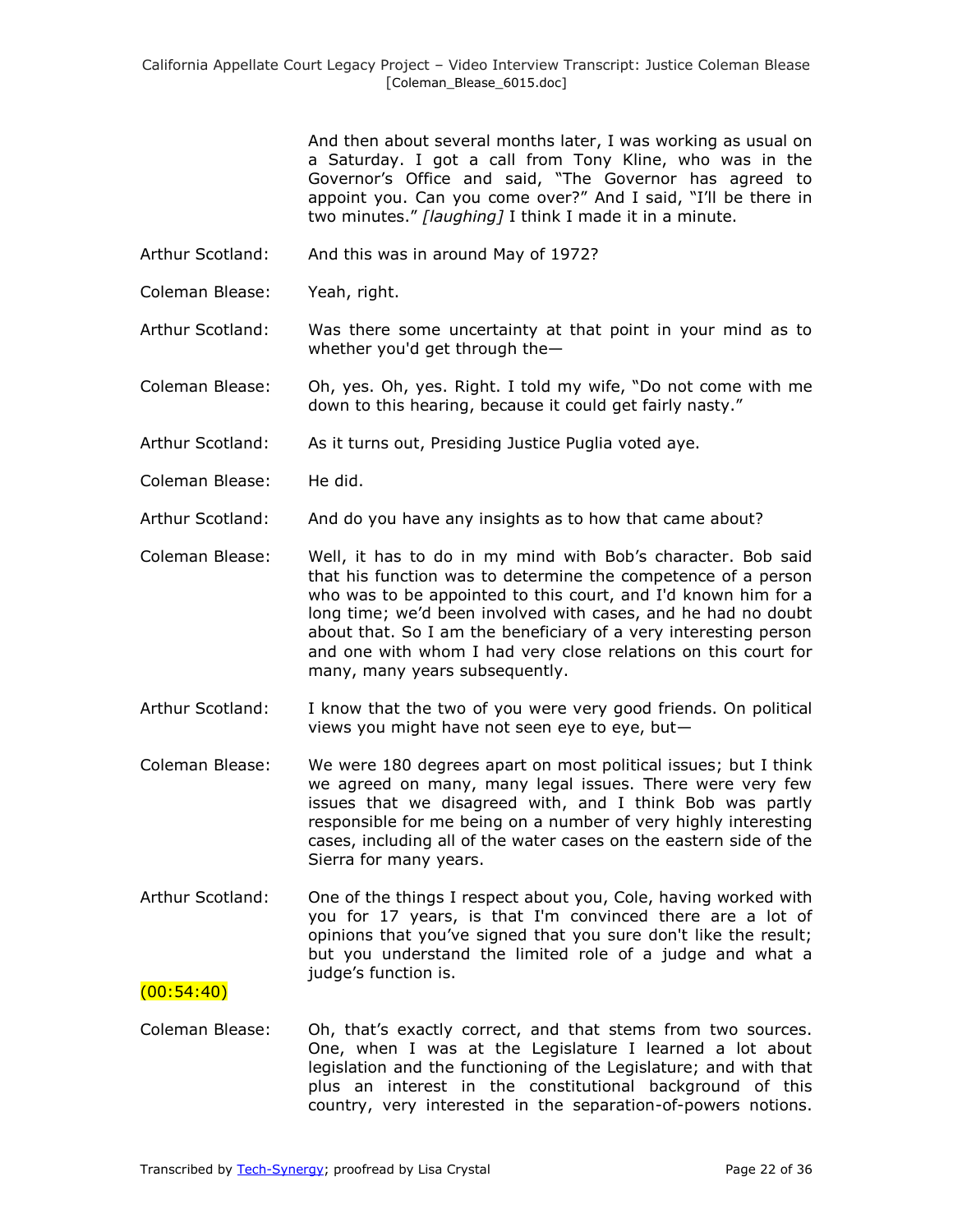And the question of statutes is absolutely critical in the separation of powers, because that's the locus of most of the . . . or where most of the issues arise of separation of powers.

In my view, the Legislature proposes, and we dispose; but we have to dispose in the light of the legislation. Plus, I'll have to also tell you about my linguistic interest, because I am very interested in the philosophy of language. And that will fit in with these constitutional notions so that I think I can honestly tell you I am, as you know, very much interested in the construction of statutes and the fidelity to the statutory design and the language of it. And that leads you to lots of positions that you'd rather not end up with. And I think I've been somewhat persuasive in emphasizing to my colleagues here that that's the case. And I think generally one of the things I appreciate about this court is the fidelity with which the members of this court adhere to the language of the statutes. The Legislature can change it if they want to, but we have to follow it.

- Arthur Scotland: Let me take you back to your early days on the court. You came on the court in 1979. You indicated you knew all the justices. How was the transition? What was it like in those days? It was a much smaller court.
- Coleman Blease: It was seven members. Well, as I said, at the beginning it was an easy fit, although we had a lot of work. I think we were undermanned and understaffed at that time, and the average number of cases we did then was, I think, more than what we do now; I think it was something around 140 and more.
- Arthur Scotland: I recall one year where the average was almost 180 opinions per person.
- Coleman Blease: Yes. Oh, yeah. Yes. So we were a struggling court, and I worked a full six days a week for several years when I first came here. But that wasn't different, because that was what I was doing before and I enjoyed. I've always enjoyed working; it's good work. But we had a small cadre of people here. The composition of the court was quite a bit different than it is now. Not all the members could produce that number of cases. Some members produced an exceptional number of cases. George Paras being one of them, an enormously productive person; did over 200 opinions one year. And so the court essentially adapted to the skills and talents of the members here. One of them who did not produce a lot of opinions was very good at settlement conferences. So one of the developments was a settlement conference, and he could do that work and, as a result, produce through settlements what he otherwise might not produce in terms of opinions.

So part of the resolution of our caseload involved the development of the short cross calendars and settlement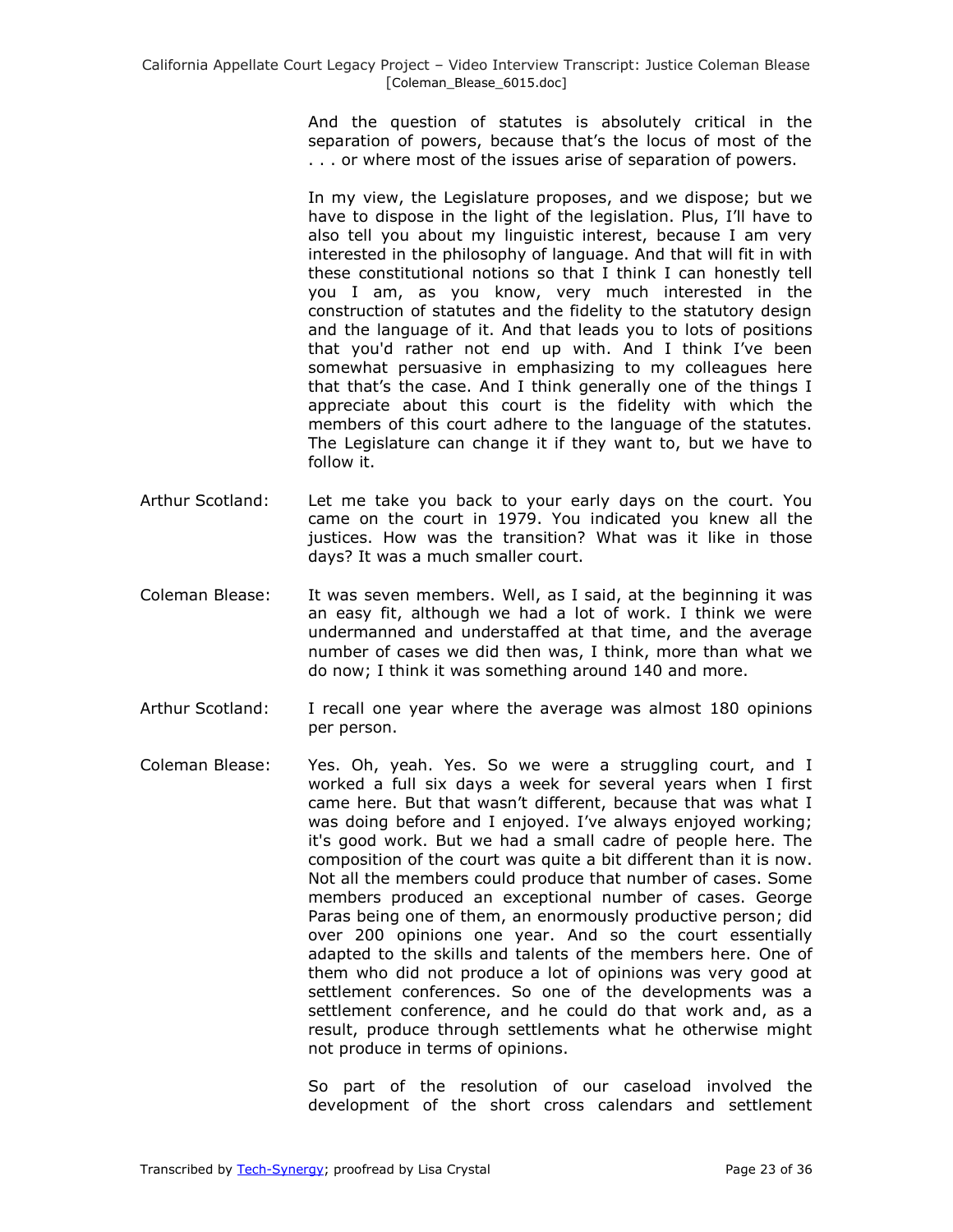> conferences and others which were innovative matters at that time; and also, the organization for the disposition of the court's work, which is highly efficient and highly developed with respect to the proper resolution of our caseload.

- Arthur Scotland: In my view, and I think in the view of many, the Third Appellate District has always been, as you mentioned, a very innovative court and a very productive court. How did that come about?
- Coleman Blease: Well, I think it came about largely before I got here, but I think Robert Puglia is probably mostly responsible for all of that. The central staff organizational system; having a strong principal attorney; the distinction between routine cases and nonroutine cases—and the means by which we distinguish between those two categories, by having a discussion of routine cases at the writ conference which we hold every Thursday so that we can separate out less complicated cases from more complicated cases and dispose of those by a different route, and also in a manner which gives us the opportunity to make the cuts so that if there are cases which appear on our routine calendar which are not, in fact, routine, we can cut those cases out and assign them to chambers if need be. And any member of the panel can do that.

(01:00:20)

I think Bob was responsible for all that. Plus the efficient functioning of our clerk's office and the manner in which this court deals with attorneys, which has always been to help them in all the ways which are possible.

- Arthur Scotland: You attribute many of the aspects of the management of this court to Bob Puglia, but how was he as a leader? Was he . . . did he do it all himself, or did he bring the court into the decision making?
- Coleman Blease: No. Bob was a democrat with a small d. He involved the members, I think, in most of the critical decisions of the court. He understood that a functioning and healthy court had to involve the members and make sure that they understood what was happening. Not all of them were interested; but many were, and he made sure that that occurred. And so we had . . . Courts, as I'm sure you know, are rather interesting institutions. The principal members can't be fired. So it really depends upon what is generally known as collegiality. And that involves both the interrelationships of the members—their own courtesies with respect to each other—and their own appreciation of the nature of the job and their participation in the interaction on the cases. And I think Bob was encouraging with respect to all of those matters . . . that the court has for the most part always functioned very well, even though there are people in the court with diametrically opposed views on many matters, including the law; that is, opposed with respect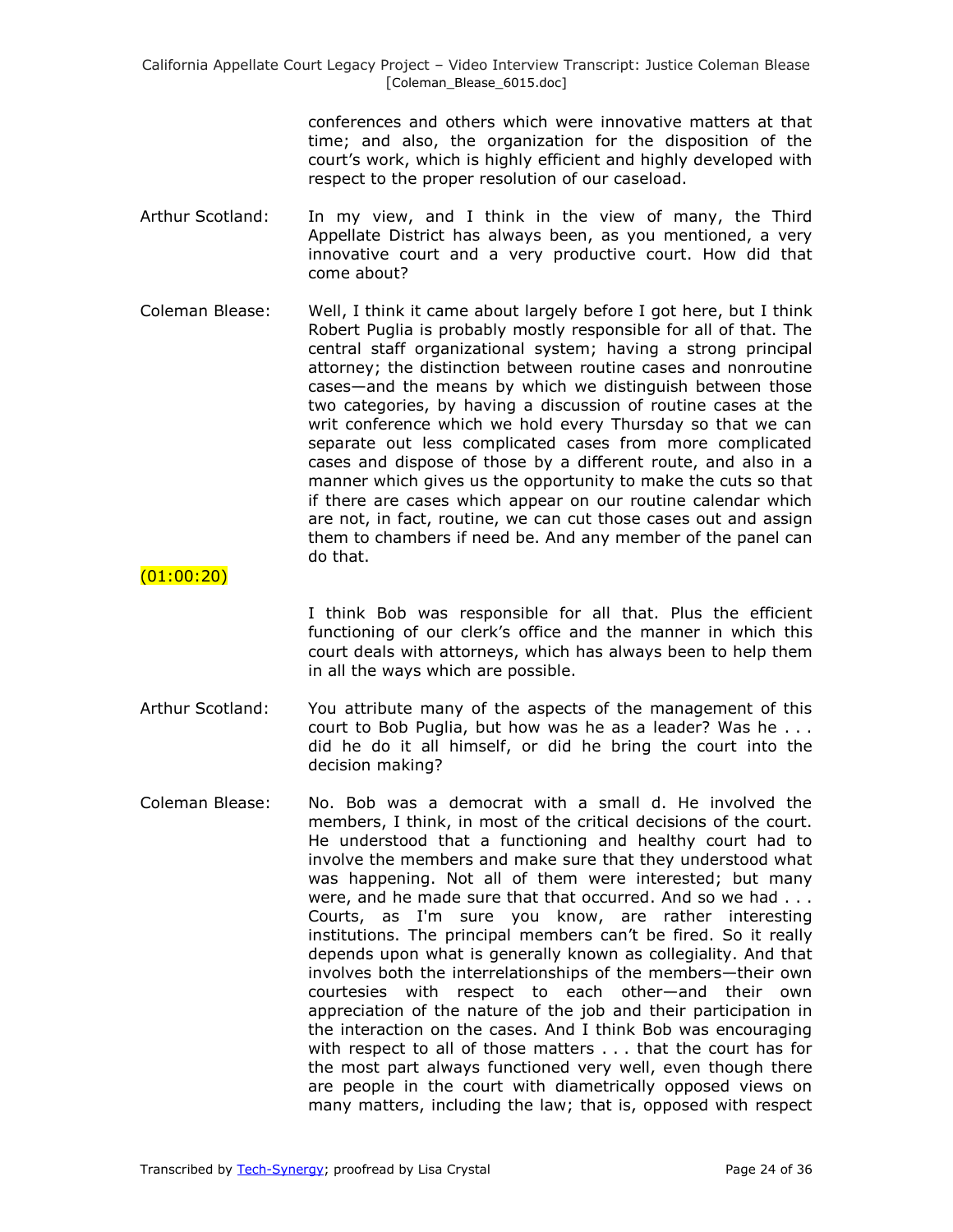> to how they'd like to see it come out. And so, we have achieved. There are rough spots, as I'm sure you know. *[laughing]* But by and large, it works very well.

- Arthur Scotland: What struck me is the collegiality of this court over the years, despite the change of justices and change of personnel. How do you see that from the days when you first came to the court in 1979 until now?
- Coleman Blease: I think it has improved. There were some hostilities early on, partly of a political nature, and that led to some inhibitions, I think, in terms of the relationships of the members, all of which have disappeared on this court. There is absolutely none of that here now. And that was somewhat of an impediment, and I'll have to admit that some of my rough spots have had to be worn off; probably still working at that. *[laughing]* But it's become much easier.
- Arthur Scotland: One of the other things that strikes me about this court, particularly today, is that all the justices are here virtually every day.
- Coleman Blease: Yes.

Arthur Scotland: So there's a great interaction among the justices.

- Coleman Blease: Yeah, there were some problems with that early on—some of the members, one in particular who was not here as much as other members were. And so I think it's essential that everybody understand that everybody else is pulling their load. I mean, that improves the feeling and functioning of the court.
- Arthur Scotland: Let's get back to you in particular. And I know you're very interested in linguistics; you've read extensively in that area. Lichtenstein, one of your favorite authors—you have a sign on your door that says, "The sign on the other side of the door is false," and when you go to the other side of the door it's the same sign.

Coleman Blease: Yeah.

Arthur Scotland: You're very clever in different ways. Tell me a little bit about that.

 $(01:04:56)$ 

Coleman Blease: Well, I think this started probably in the Speech Department at Berkeley, because we were dealing with language questions. I taught courses: the undergraduate courses on the logic of argument, on argumentative discourse, upper-division courses on those. So they were all courses that showed the sort of logic and structure of an argument; and the logic and structure of an argument is precisely what we do with an opinion, if you think about it. We have sort of an introductory clause, we have a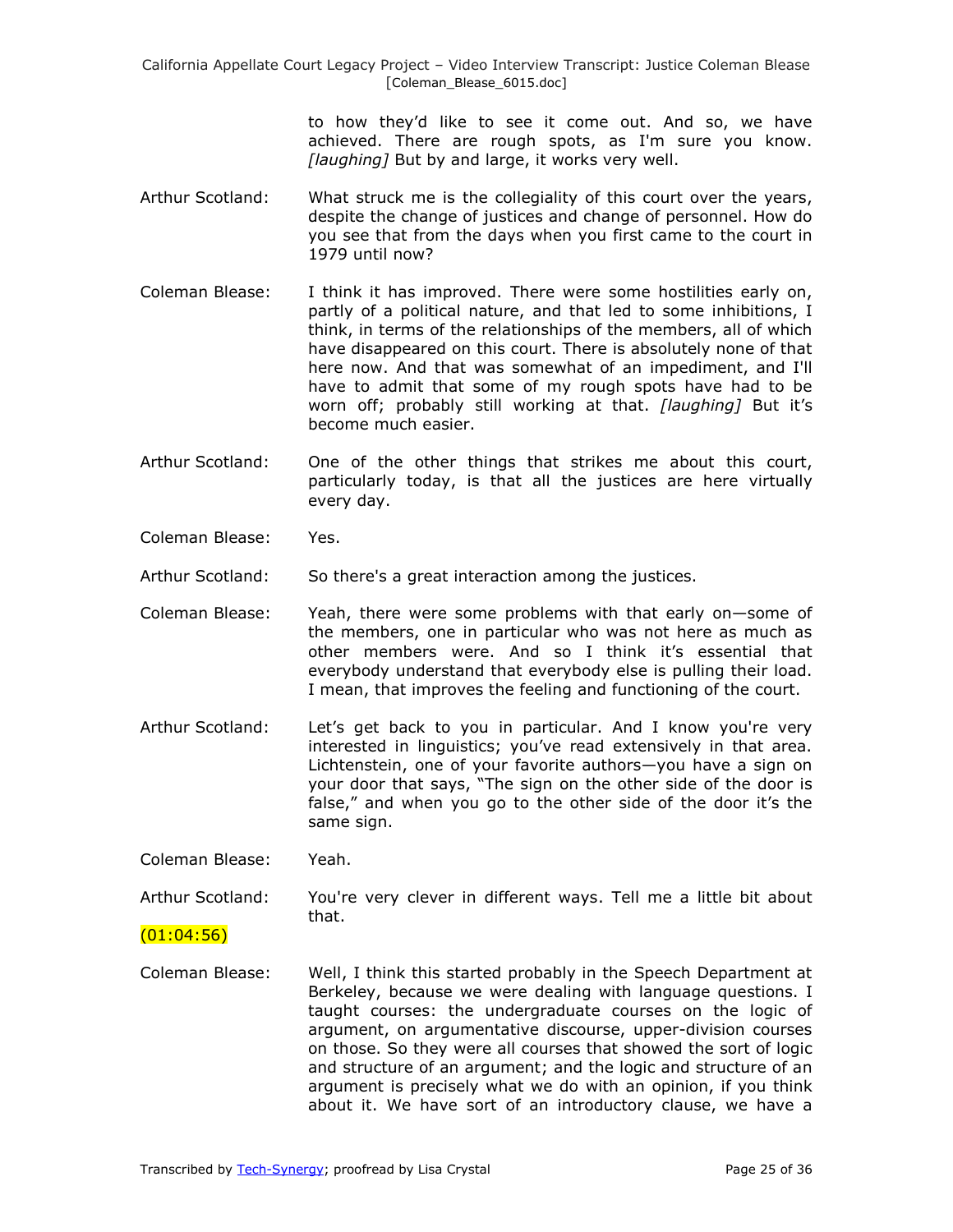statement of the facts, we have a statement of the law, we have a conclusion, and the logic of all those ought to be related to one another. *[laughing]* That is, the facts should be only those facts which are appropriate for the legal issue to be resolved, the legal issue ought to hone in on the facts which are necessary to the resolution of the legal issue, and the conclusion ought to be related to those as well.

So one of the books we used in the Speech Department was called *The Uses of Argument*, which was authored by Stephen Toulmin, who I found that later was a Lichtensteinian—in fact, a member who was a student in one of Lichtenstein's courses in the late 1930s. I didn't realize that this little book . . . which was basically on understanding that there's more than one logic; it's not just mathematical or modal logic, but there's a logic of each kind of discipline. There's a logic to the way we go about resolving legal questions, there's a logic in terms of how physics operates, there's a logic, in terms of, say, history. That there are characteristic ways in which people go about dealing with those subject matters, and each of them is entitled to the term "logic" appropriate to the discipline that's being carried out.

Now, Lichtenstein is a genius in having highlighted several critical matters, which are precisely the same kinds of issues that arise in legal analysis—and one of them is the distinction between a criterial notion, basically a rule, and an evidentiary notion, which turns out to have to do with the facts. So the kinds of rules we have in statutes are essentially meaningless until we apply them; that is, we don't know what these words necessarily really mean unless we either have a history which bears upon the uses of those words or until we apply them to a case.

And so the development of the cases becomes an application of the rule, and that application may be a fairly complicated matter because we get what we'd call a fact pattern. And so the fact pattern with respect to subsequent cases may become criteria with respect to another extension of the case to another application. So a fact pattern which is rule-like and not evidentiary—the things which are called facts in the cases are really fact patterns with respect to the next case. They're facts with respect to the case in front of you; they're fact patterns with respect to the next case. They're facts in one case, criteria in the next case. And the subtlety of the distinction between criteria and facts runs through the whole of the law. It's a central feature of it.

That's one of them. There are other specific applications in development of things like scienter. I mean, I was always puzzled for a long time about the distinction between intention and desire. It sounds like a philosophical question, but it's also a legal question. . . . For a long time until one day I was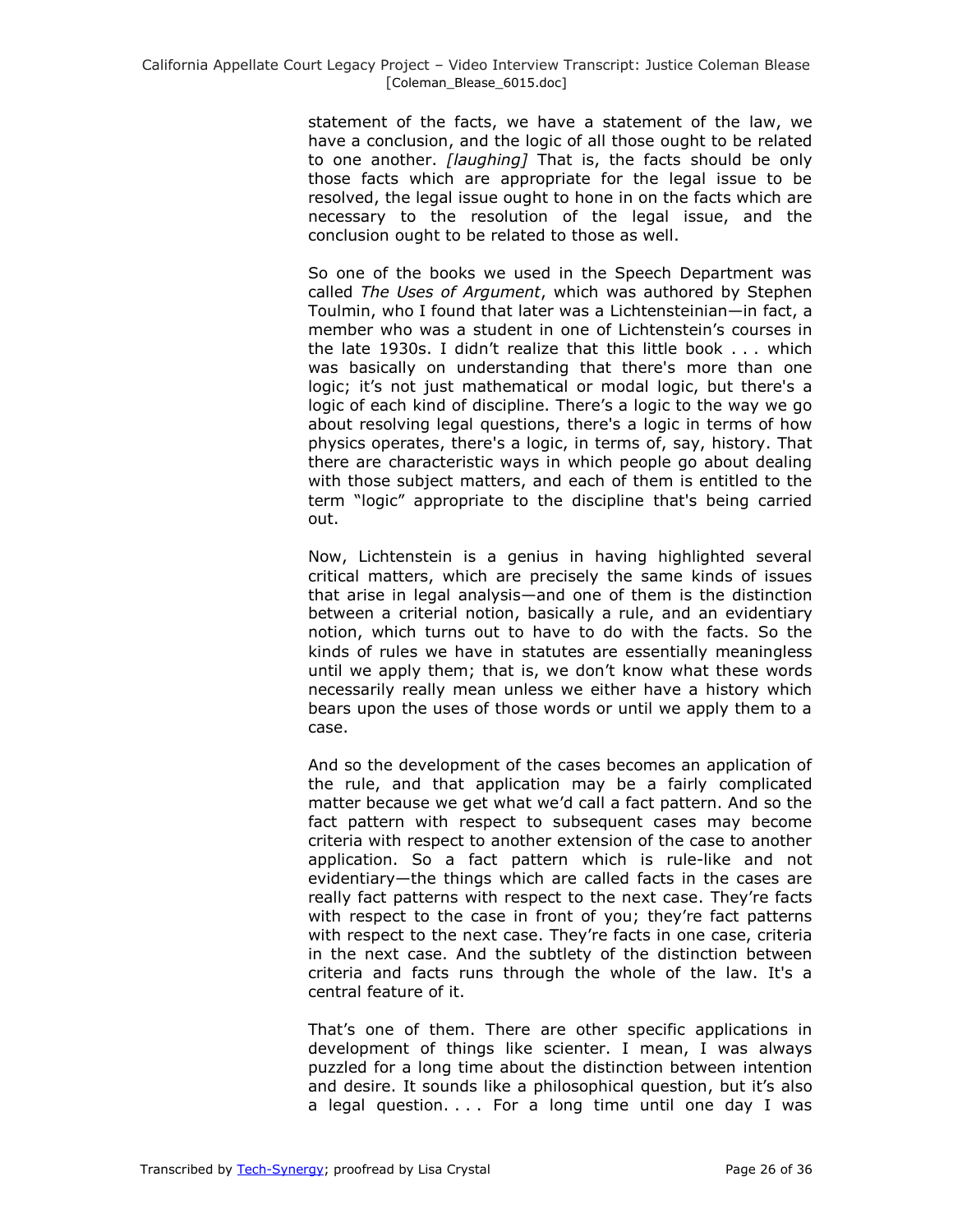reading a little Lichtensteinian tract by a disciple of Lichtenstein on intention, and I was reading it at the Lyle Fork of the Tuolumne River while we were camped in Yosemite at Tuolumne Meadows. Barbara was dipping herself in this freezing water, and I was sitting under a tree reading this dense little tome. And I come to an example, which turns out to be an example of what you call oblique intention. Ordinary intention is, in a law, the intention of doing an act. Oblique intention is the distinction between desiring the outcome and where you know what the outcome is—the key example being if you put a bomb on a plane to get rid of your spouse for the insurance money, you will kill the spouse and everybody else on the plane. You can't argue that you didn't desire to kill everybody else on the plane; you're on the hook for that. That's called an oblique intention, because you are held accountable for intending the known, precise consequences of your act.

(01:10:20)

So the distinction between an intention and oblique intention is that line. It looks somewhat like recklessness but isn't, because recklessness is a known risk, not a known outcome. So you can parse intention along the lines of intention, oblique intention, recklessness, and negligence, and strict liability and classify. I think those are all of the major categories of culpability which run through the law, both in the civil and the criminal side of the law. And having those notions in mind are important in being able to resolve lots of language questions.

The other thought, the other side about this Lichtensteinian matter, is that he has always said that all of these questions are in front of us, they are not in the head; that is, the meaning of language is not psychological. Otherwise, it would be quite mysterious how we communicated with anybody. So language is always public. *Language* is. We may have other things going on with us which are not public, obviously; but language is, and therefore for language to function, the people have to understand what it is. And so you have to have . . . language has to be public in the sense that we both know what we're talking about. And that's not in the head; that's in the language and in the experiences which give rise to language. We learn language because we do things. Kids learn to kick balls and have relations with people, and their understanding of those relationships grow out of those experiences and intentions. And since there are no words which communicate which are not public, there are no words which are just in the heads. Emotions are not in the head, intentions are not in the head. None of these things are in the head; they're all in the criteria by which we characteristically measure these things, you know.

And juries, jurors could not understand any of these notions at all. If they had to figure out what was in the head of somebody, they figure out what somebody did and whether that's a characteristic application of those words. You know, if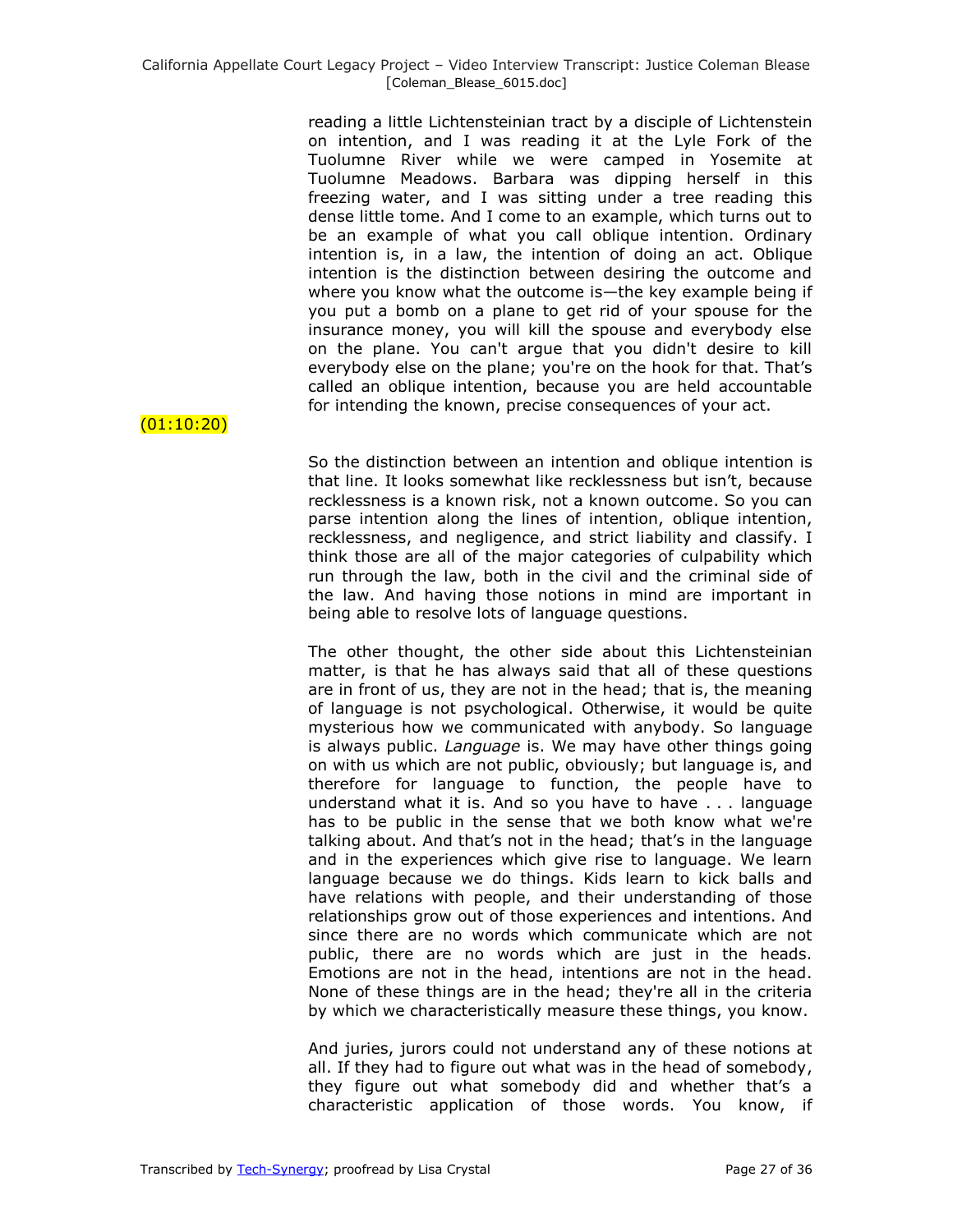somebody buys a gun and buys bullets and then waits for somebody and shoots him, normally you don't have any doubt about what the intention . . . That's a characteristic application of the word "intention" in those circumstances, and jurors understand that; and they can understand all these notions if we separate it out from the gobbledygook involving some of our ordinary misunderstandings of language.

So that's why I am interested in these notions—is because they are intensely useful with respect to the law, and I found in the law answers to almost all the major philosophical questions.

- Arthur Scotland: And because of that, of your thoughts in that regard, I know that you particularly enjoy issues relating to mental state—
- Coleman Blease: Yes.
- Arthur Scotland: Which we get quite frequently.
- Coleman Blease: Oh, yes.
- Arthur Scotland: And then of course statutory construction, which is an area—
- Coleman Blease: Yes, yeah. And I've had some real disagreements with the Supreme Court in the way they approach these matters—the distinction between specific and general intent, for example. They're both species of intention; the question is, intention about what? And the distinction in *People v. Hood* between intending an act with . . . doing an act with the intention of accomplishing something else by the act, which we ordinarily call specific intention; and general intent in which we don't intend something further by the act. But the statutory question is, what's the act? You have to know that first. And so there always has to be intended conduct or else you're unconscious or something, you know. *[laughing]* The intended conduct of some kind for which you're held to be responsible.

So the mental-state questions require you to focus in on what's the intended act. Now, I had a case involving arson to illustrate that, where these kids lit fire to some leaves which burned over and burned part of a school. And arson is defined as the willful burning, setting fire to, or causing to be burned a defined structure, which would include a school.

 $(01:14:56)$ 

Harry Ackley, who was the judge, set up a marvelous lawschool example, because he found the kids guilty of arson, although they didn't intend to burn the school. And I wrote an opinion which was, I'll have to admit, slightly opaque on the question of the relationship between the burning of the leaves and the school, because the leaves themselves are not mentioned in the arson statute.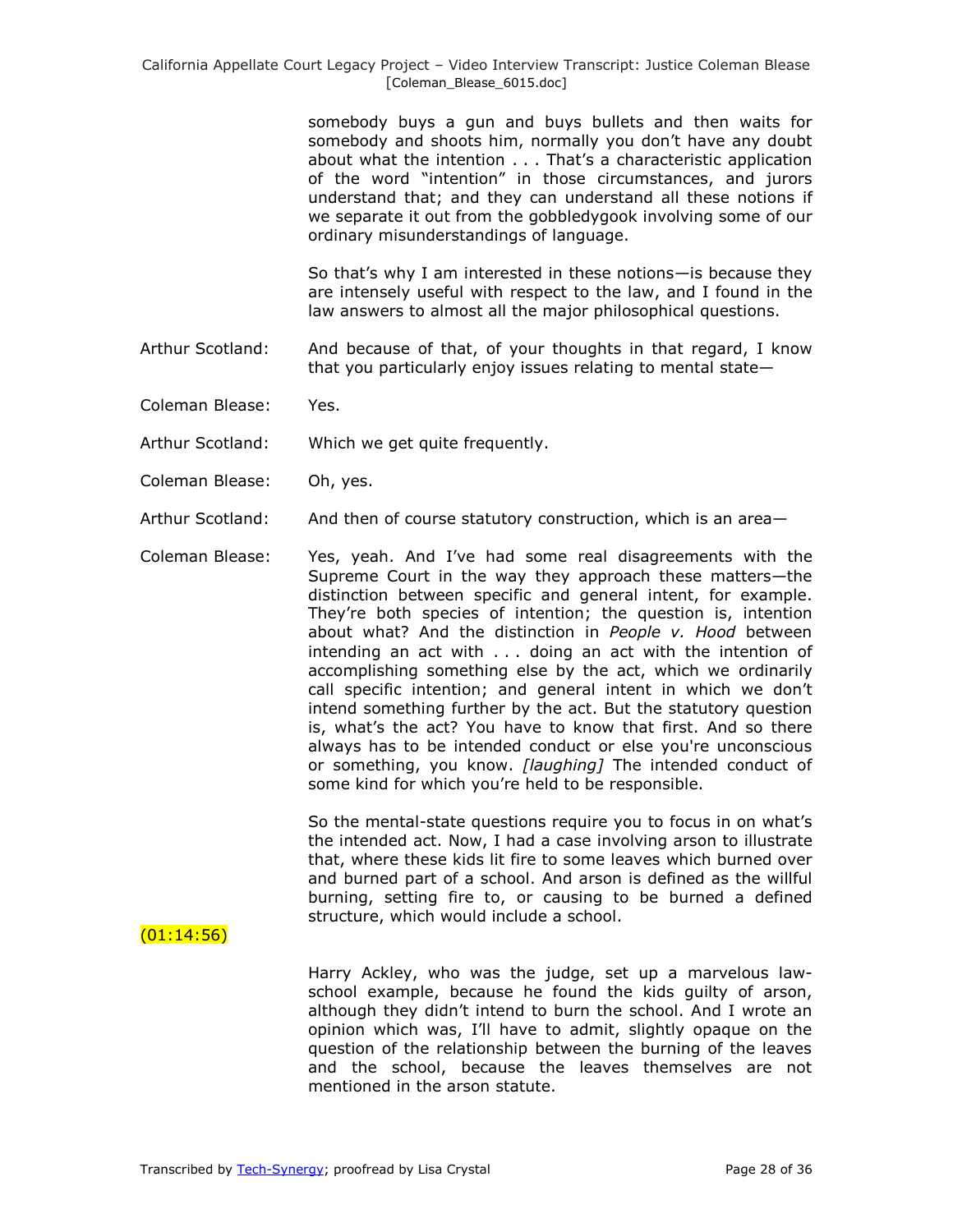So whatever the act is that initiates the fire is not an element of the crime. So you don't have to . . . what you have to intend . . . so even though you burned the leaves without the intention of burning the school, that's still not a specific intention, because the leaves are not part of the crime. Even though there is a relationship of cause and effect, the cause is not an element of the offense; it's only the effect. And so you have to intend the effect. So the question of what would have been a specific intention in one context is only a general intention in that context. And I had to try to explain that in subsequent cases, and I never succeeded, I don't think.

The other part of it is that the general-intent offense is a function of policy. And it grew out of *Hood* and other cases dealing with alcoholism, because they didn't want to have assaults which were the product of drunkenness and have somebody defend on the ground that they were drunk when they beat the hell out of somebody. So they call this a generalintent crime and not a specific-intent crime, so you couldn't defease the question of intention by the defense of alcoholism. And that's involved in Penal Code section 22. So they unfortunately think that these are functions of the elements of the . . . strictly go to the elements of defense, when by and large they are functions of policy and ought to be so viewed.

- Arthur Scotland: Aside from your great interest in mental-state issues and from statutory construction, there are a few other views; you've done over 3,000, probably pushing 4,000, opinions now, with hundreds of published opinions. I know there are several that you are very fond of.
- Coleman Blease: Yeah.
- Arthur Scotland: And one of them is the *California Trout, Inc. v. Superior Court Department of Water and Power of Los Angeles*.

Coleman Blease: Yes.

- Arthur Scotland: Tell us a little bit about why you feel that's one of your important pieces of work.
- Coleman Blease: Well, it's important for a couple of reasons. It dealt with a major environmental issue, which was the status of Mono Lake on the other side of the Sierra. It dealt specifically with the tributaries to Mono Lake, not with Mono Lake generally. Pursuant to a statute in the . . . which act is it? One of the acts, Fish and Game Code, that required a dam within the district that . . . within which Mono Lake existed; that they release enough water from the dam to take care of the fish below the dam, which includes, I think, four separate dams in that area. And the streams from several of those dams had all dried up because they were taking all the water out and using it for Los Angeles. So it got into a . . . That statute had been enacted and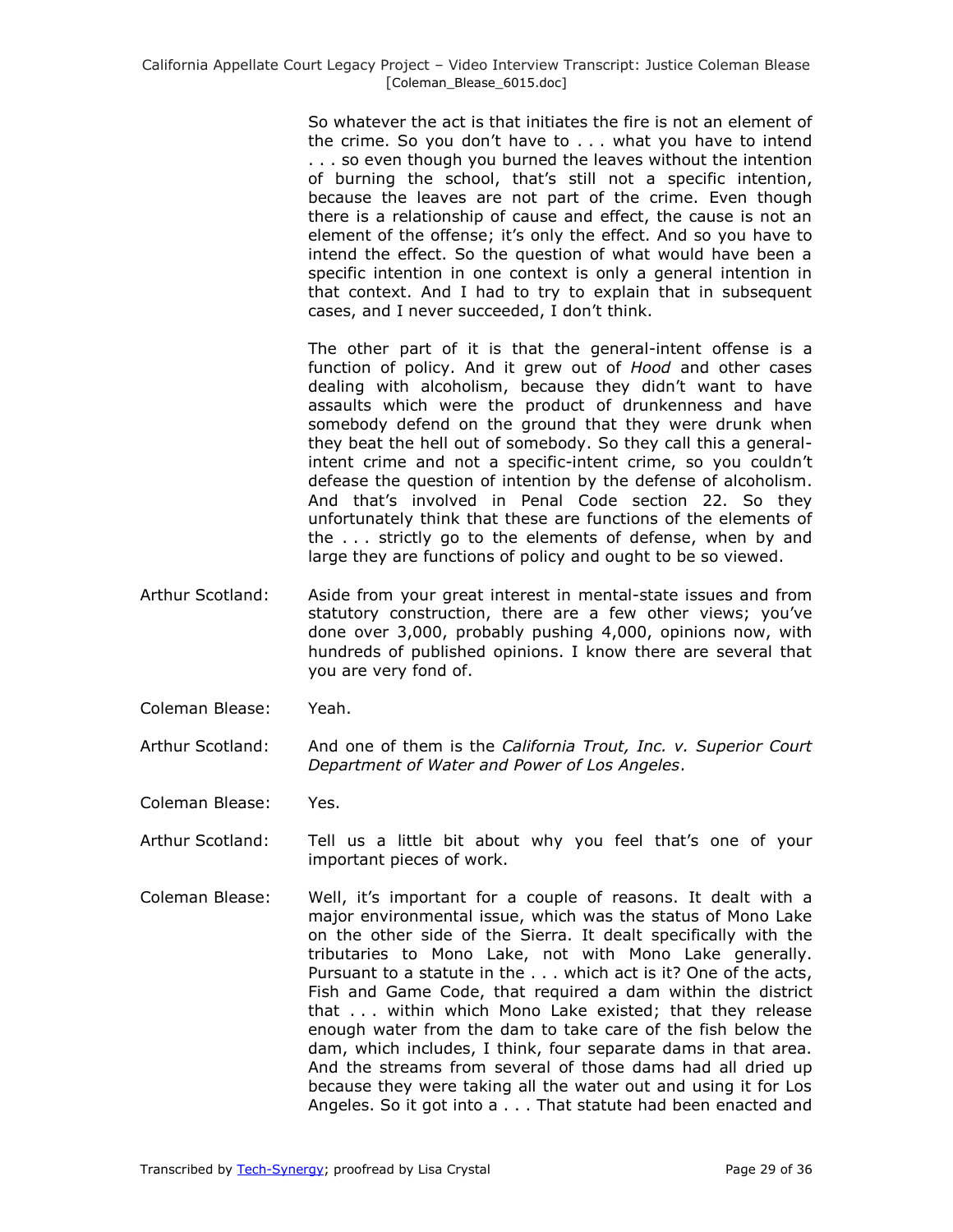passed in 1935, I believe, and this case arose in the 1980s. And there were lots of interesting procedural issues involving vested rights and laches and issues like that.

But the central issues had to do with the construction of the statute, which is fairly straightforward. And the lawyers came in from the water; water lawyers came in and told us this was an arcane area of the law. And I asked them whether or not "water" was an arcane word and "fish" was an arcane word and "dam" was an arcane word, because it didn't seem to me there were any words in that statute which would cause, ordinarily, any kind of a problem. *[laughing]* You might wonder about how it applied—I mean the problems of determining the number of fish and all that, which were always interesting problems, but they're not linguistic problems.

And so the case was resolved on that ground. But in the course of this, in answer to a question on laches, one of the reasons we said it was not laches is because there was an allied publictrust doctrine, and laches doesn't apply to matters of public interest, of which public-trust doctrine is an aspect of that. And unbeknownst to me, I backed into a major, major issue in the water law and said some . . . What everybody was telling me were interesting things about the public-trust doctrine, and that got me invited to all kinds of water conferences. *[laughing]*

 $(01:20:15)$ 

I explained to them the first time I went to one of those things, I said, "Hey, I have to admit, I probably didn't understand what I was doing." Which is another aspect of our resolution of cases here, why you ought to be as careful as you can, because it's an extraordinarily complicated enterprise we're engaged in. The results of what we do are sometimes problematical with respect to other cases, and you want to leave as many of those other issues as open as you can for subsequent development, because you cannot foresee what all those are about.

I may have mentioned earlier, I drafted the statute under which all the free-speech people were arrested. I had no such intention; in fact, it was . . . I drafted it to prevent that very thing. And that turned on the difference between the meaning of the word "janitor" and the word "custodian." And the bill was put forward by the City of L.A. in order to get the bums out of the L.A. County Library, and they wanted to give the janitor some police powers to do that. And I foresaw that this might involve the people who might want to demonstrate, so I drafted the hell out of the statute to prevent that. But the word that was used was "custodian," and it never occurred to me that it meant anything other than "janitor." Well it turned out to be the Governor of California *[laughing]*, the chancellor of the university, the sheriff of Alameda County, and all of them ordered these people out.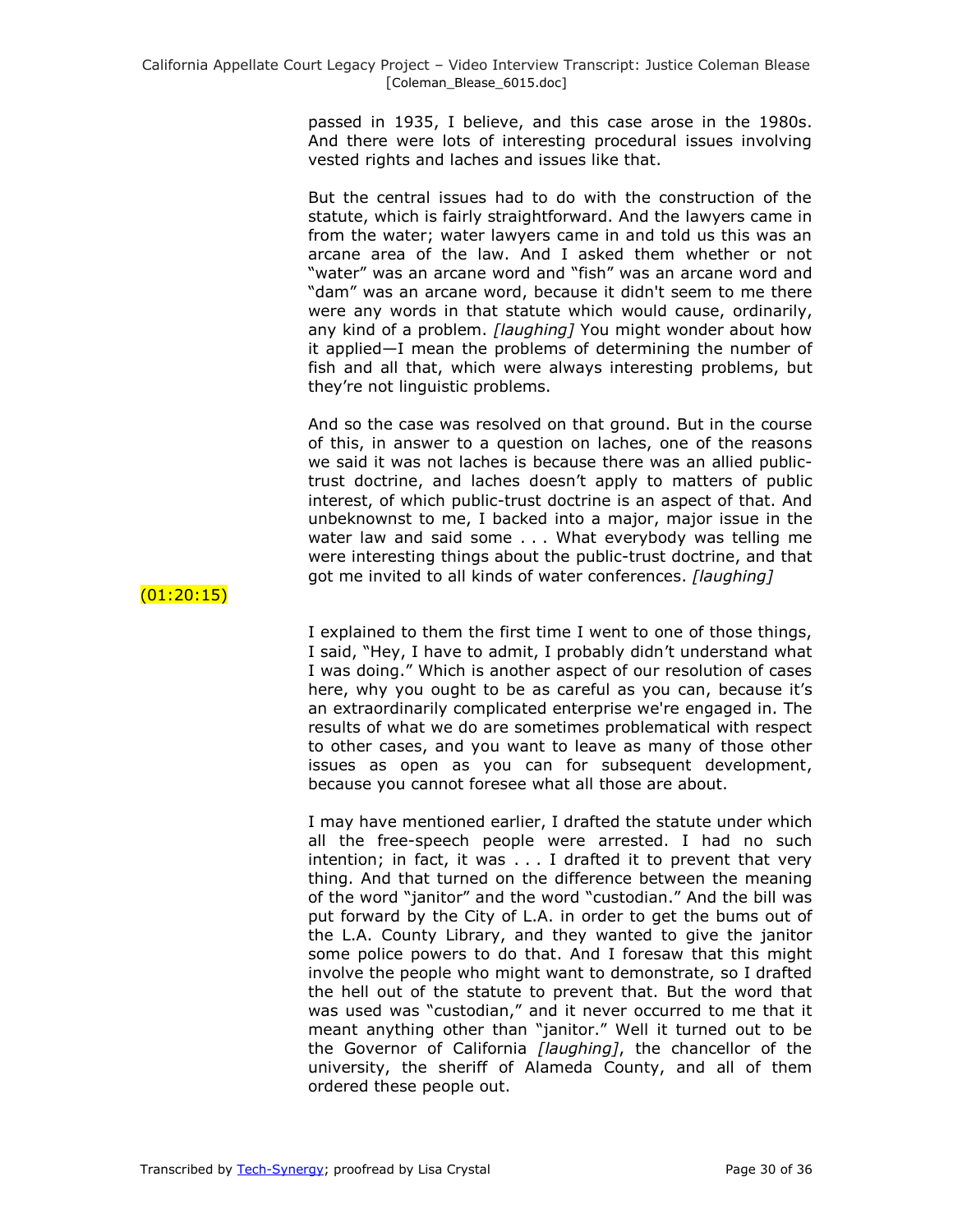- Arthur Scotland: I think that's a very—
- Coleman Blease: Yeah. That, among other things, taught me. I've had other experiences in which I was focusing as clearly, as hard as I could on an application of language and got it wrong, and it led me to the conclusion that we're all subject—I mean, even when you're thinking about it—we're all subject to making these kinds of errors, which is another reason to be as cautious as you can. You're not going to be able to trump our inability to foresee, and the interesting thing is that we can't foresee what turns out to be simple applications. "Custodian" is a simple matter once you think about whether it has other meanings than ―janitor‖; it obviously does. *[laughing]*
- Arthur Scotland: Well, that's a great lesson learned.
- Coleman Blease: Yeah.
- Arthur Scotland: I think that's something that all judges should pick up.
- Coleman Blease: That stayed with me for . . . That's an allied aspect of the question of construction of statutes and other rules. And I'm always concerned about whether I'm saying something that maybe has an untoward application. And these cases we have affect lots more potentially than the case in front of us, although we focus hard on that case. That's why I've always been more careful in published cases than in unpublished cases—because in the unpublished ones, we're merely deciding the case in front of us and it has no possibility of application beyond that. If we published every case, it would have a disastrous set of possibilities for the law and for our time, I have to say. It's easier to resolve the case in front of you, and you can be correct on the result and not entirely sure about the legal statements that you're making in there.
- Arthur Scotland: Another case that you're very proud of is *FPI Development v. Nakashima*.
- Coleman Blease: Yeah.
- Arthur Scotland: Why do you feel … why are you proud of that case?
- Coleman Blease: I'm proud of that for several reasons. It illustrates the criterial evidentiary distinction; it has an interesting parole-evidence question in there; and it deals with summary judgments which are procedurally very interesting matters in the law. And we see a lot of these things. It dealt with a relatively simple claim involving a note that says, "Pay X dollars on Y date." A lot of money involved. *[laughing]* It happened to grow out of a large real estate development. So the question of . . . You know, Y date passed, and they didn't pay X dollars, and now they wanted the money.

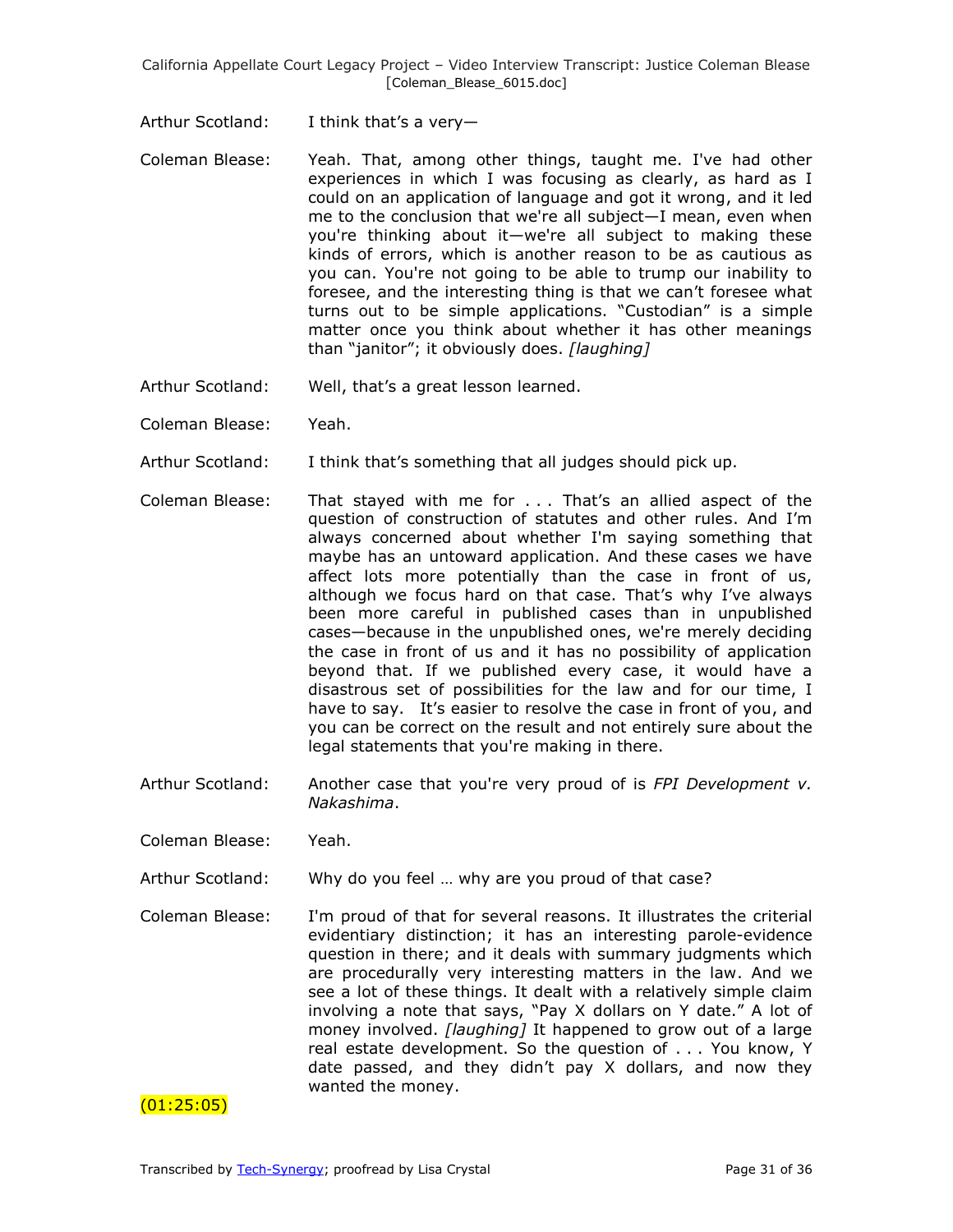Now the question of the parole-evidence issue arises. First of all, the first issue arises is what was tendered in the pleading, because a summary judgment aims at the pleading. The issues that you tender in a summary judgment proceeding have to do, are confined by the pleading. What's the pleading? Well, in summary judgment, you can have the pleadings that we do all the time and see them here. In a summary judgment, if you're not careful with a pleading, how do you resolve the narrower possibilities in the pleading? You do that because the summary judgment statute 437(c) requires that you list the facts which are in dispute, and the facts are in dispute when you see the relationship between the rule and its application. If you look at the facts, they can narrow; by application can narrow the construction.

So that becomes an aspect of the pleading. You have a subordinate pleading, which arises in terms of the factual claims. So that's this criterial-application notion gets involved.

The parole-evidence question is a question of reading, because parole-evidence rule says you're not to vary the terms of a writing. Well, what does that mean, you know? If you see this application question that becomes that issue again . . . And I went and read all the major cases on that, and discovered to my interest that these involved either specialized uses of language like trade usages of a language, where obviously the background of the language was important in discerning the meaning of a term which otherwise had a common usage but also had a specialized usage. And you want to . . . we have rules in statutory construction that talk about, you know, where you have specialized usages or expert usages of language, and we bring in people to talk about that.

And so that parole-evidence question arises in the context of a summary judgment pleading and in the context of what appears to be a simple question of a note. And all those issues coalesce in this one case and gave you an opportunity to show the interrelationship between all these pieces in that case, which is why I like it. I think it's an important case dealing with summary judgments.

- Arthur Scotland: It's a case that's cited often.
- Coleman Blease: Yeah.
- Arthur Scotland: One of the things you said as you were talking about this issue . . . One thing that I love listening to you is that it's apparent that you just love the law and you just really enjoy getting into these issues. And one thing you said was, "I've read all the major cases." And that again is something I really respect in you, Cole. Anytime you come into your chambers—be it during the week or on the weekends when you're often here and I'm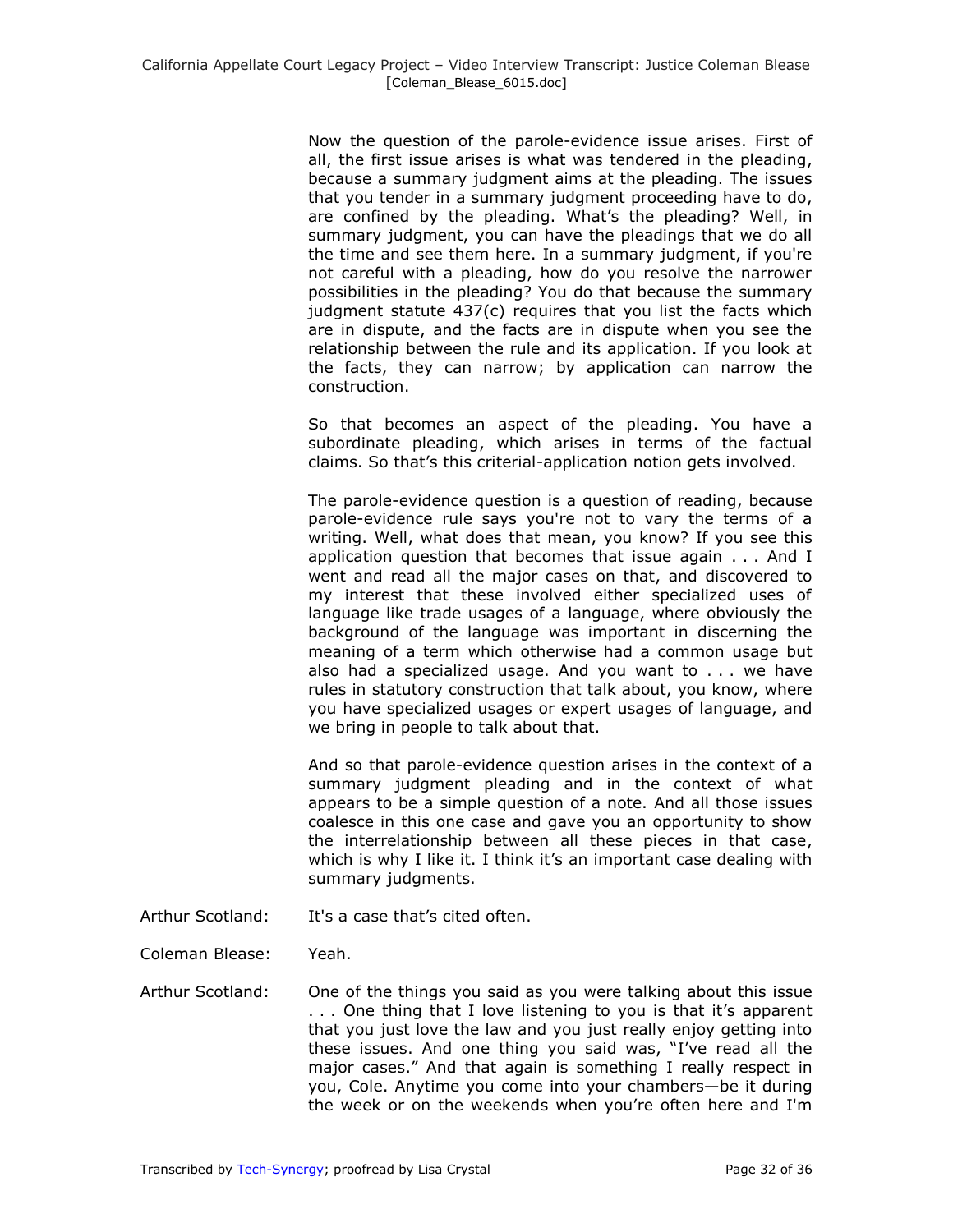> here—you have got, it seems like, every book open; you really do get up to your elbows on these cases. How important is that to you?

Coleman Blease: Well, it's very important. I'll tell you, it's not every case, because that would be quite impossible. We have lots of routine cases. We see the fact patterns arise over and over again, you know, juvenile terminate, parental-termination cases; and those cases happen with great frequency. There are lots of times in which we have initially had a dispute about a rule and its applications, and that gets settled. Once it's settled, we don't dispute it anymore; that's gone. The contests over the exclusionary rule have developed over time, and arguments I would have made 20 years ago I don't make anymore. They've gone the other way or whatever, and they're settled; we don't argue about them.

> But those issues still get raised, and those are a lot easier to deal with, and then we have of course Wende cases, which are undisputed cases in which . . . So those all get disposed of rather quickly.

> Then there are cases that I'll have to admit I do cherry-pick: that there are cases which are interesting because of some procedural aspect or some other aspect of the law or some novel area of the law that I don't know anything about, which warrants spending a lot of time. So there's a distinction between spending a half hour on a case and 500 hours on a case.

> I once spoke to the new Attorneys General in California. I asked them how many of them had had a one-hour case, and they all raised their hands. I asked them how many of them had had a 500-hour case and none of them raised their hands. I said, "How do you know you have a one-hour case?" There's a grading question. So the separation of the wheat from the chaff is an important function.

# $(01:29:54)$

So the cases I spend a lot of time on are the ones I have selected out for treatment. This also has to do with your relationships with your staff. We rely heavily on our staff, and they're a wonderful staff; without them we could not do this. And so we all have a leg up on it when we get a draft. So the initial task is to determine whether or not this is an adequate treatment of the case, and if it is, I don't do much with it. You know, I go over it. But sometimes in the course of the editing, I start at the front, and then issues, thoughts start to occur to me. And then I look that up, and then I get more into it, and sometimes this case metamorphoses, and a case I was going to do very little on turns out to have been entirely changed, and sometimes it's a brand-new case.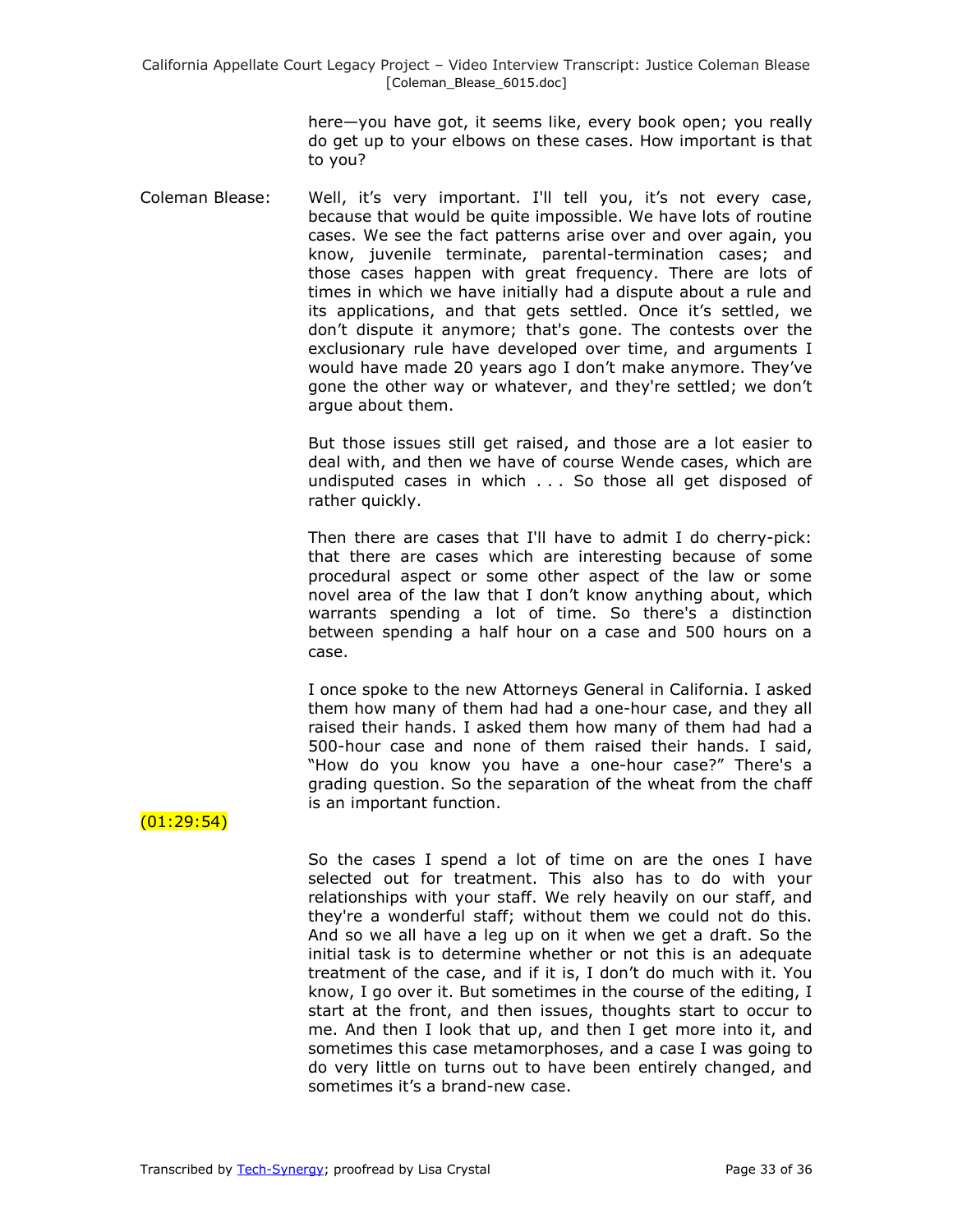> Between that and cases which I get because I've written memos and end up with the case . . . I don't give that to the staff; I just do it myself. So I write—

- Arthur Scotland: What you're referring to there is if you have someone else's case, and author and you disagree, write a memo and then you take it over.
- Coleman Blease: Right. And then I get another vote, and then in that case I pretty much end up writing it myself. So I probably write a fairly complete opinion at least once a month.
- Arthur Scotland: Let's get away from the law for a moment and what you do in your chambers to your personal life. You've talked a little bit about hiking, you've mentioned very briefly sailing. What are some of the things that you . . . and of course you read quite a bit.
- Coleman Blease: Yeah.

Arthur Scotland: What do you like to do with your down time?

Coleman Blease: Well, that's varied over time and with my physical abilities; but we had sailboats in the bay for 15 years, and I used to go down frequently and sail. Sailing was a wonderful alternative to the law, because it's not cerebral at all. Well, it can; there are cerebral aspects to it. But when you have wind and waves and tides and stuff like that, it just knocks all this other stuff out of your head. And I've gone out many times with lawyer friends of mine on a boat; we don't talk about the law at all. You know, we're cruising along, and it's a marvelous thing; plus, getting away from it, the change of it. I think that's something you really need to do.

> The hiking part of it is another part of it. When I went to Berkeley, I was 17 years old when I went from San Rafael to Berkeley. I entered this monstrous school; I didn't know anybody. I had been led to believe at the school—because they were very kind about my abilities, not knowing how much there wasn't—so I was led to believe you could learn a good bit about the world. And I walked into the library at the University of California, and they had 6 million volumes there, and I said, forget it.

> Everybody is ignorant about almost everything, and so everybody has a little spot in this universe of knowledge. And so you have got to be choosy. And probably one of the major questions in anybody's life is about your ignorance, not about your knowledge. I mean, you have to be ignorant about some things; you have to choose those as well, or the rest of it, apart from your knowledge, is your ignorance.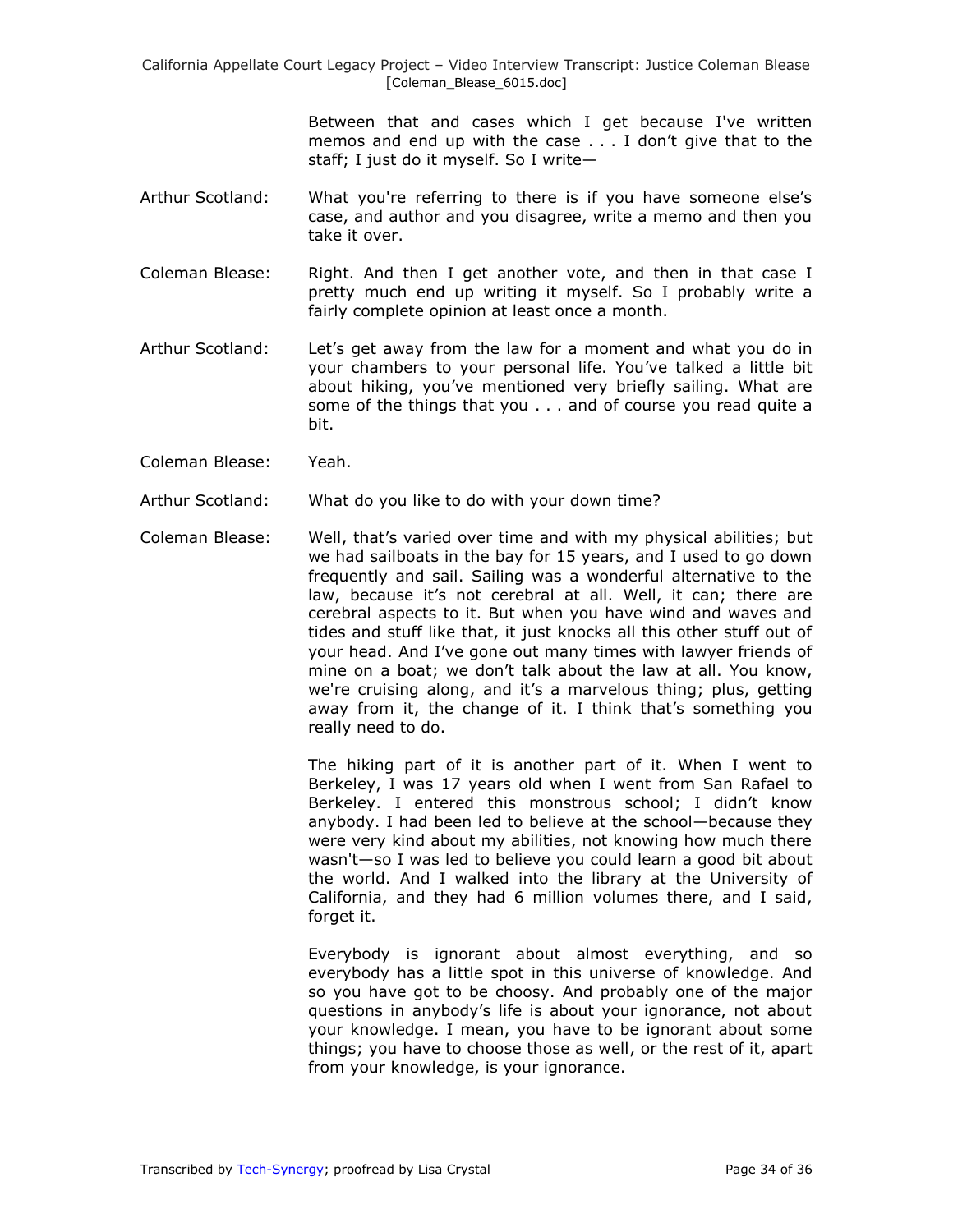The other thing about it was that I had no financial resources to speak of—the clothes on my back. *[laughing]* For years I was putting, you know, cardboard in my shoes. But I always loved to read. Obviously, 6 million volumes is more than you're going to get through in a lifetime.

I also liked to go to the mountains, and I said to myself, "There are two things that you really like to do that will never change in your life, no matter how much you have." And it's true to this day, and to this day those two things still are a major occupation.

# (01:34:04)

We just got back from Tuolumne Meadows, where we stayed in a tent camp. Beautiful days, freezing at nights, you know. Getting a little long of tooth for this, I'll have to admit, but still the beauty of it . . . and it's just refreshing. And I by and large don't talk about any of these things when we're there, just enjoy it.

- Arthur Scotland: And I know the third thing that you love to do is judging.
- Coleman Blease: Yeah.
- Arthur Scotland: Any particular parting thoughts on the role of a judge, what advice you would give to a new judicial officer?
- Coleman Blease: Well, let me start with what Bob Puglia told me early on. He said, "You know, people come here new to judging. They always have a background, they have beliefs, you know. And what happens over time if you really want to do the job well is, you begin to recede." He described it as almost sort of shrinking into the woodwork. The job you have is so different from the job you had.

My former partner, Larry Karlton, on the bench . . . After some years of both of us being on the bench we were at lunch one day, and he said, "You remember this issue that we used to arque all the time?" I said, "Yes. Stupid, wasn't it?" [laughing] You know, our perspective had changed, and necessarily must change. Our job has changed, and our job is to fulfill the functions of judging in a legal system which has all of the things we, you know, normally understand and say about our fairness with people, our willingness to understand the sides of an issue, the diligence with which we pursue those goals. And I think attention to those things is what causes us to change over time. And I came from—and Bob did, as well—we came from sort of diametrically opposed belief systems. But which is what we shared was this common commitment to judging, and there is an integrity which goes along.

There is also a relief. I think there's a relief in not having to pursue an issue on behalf of a client, which is trying to pursue